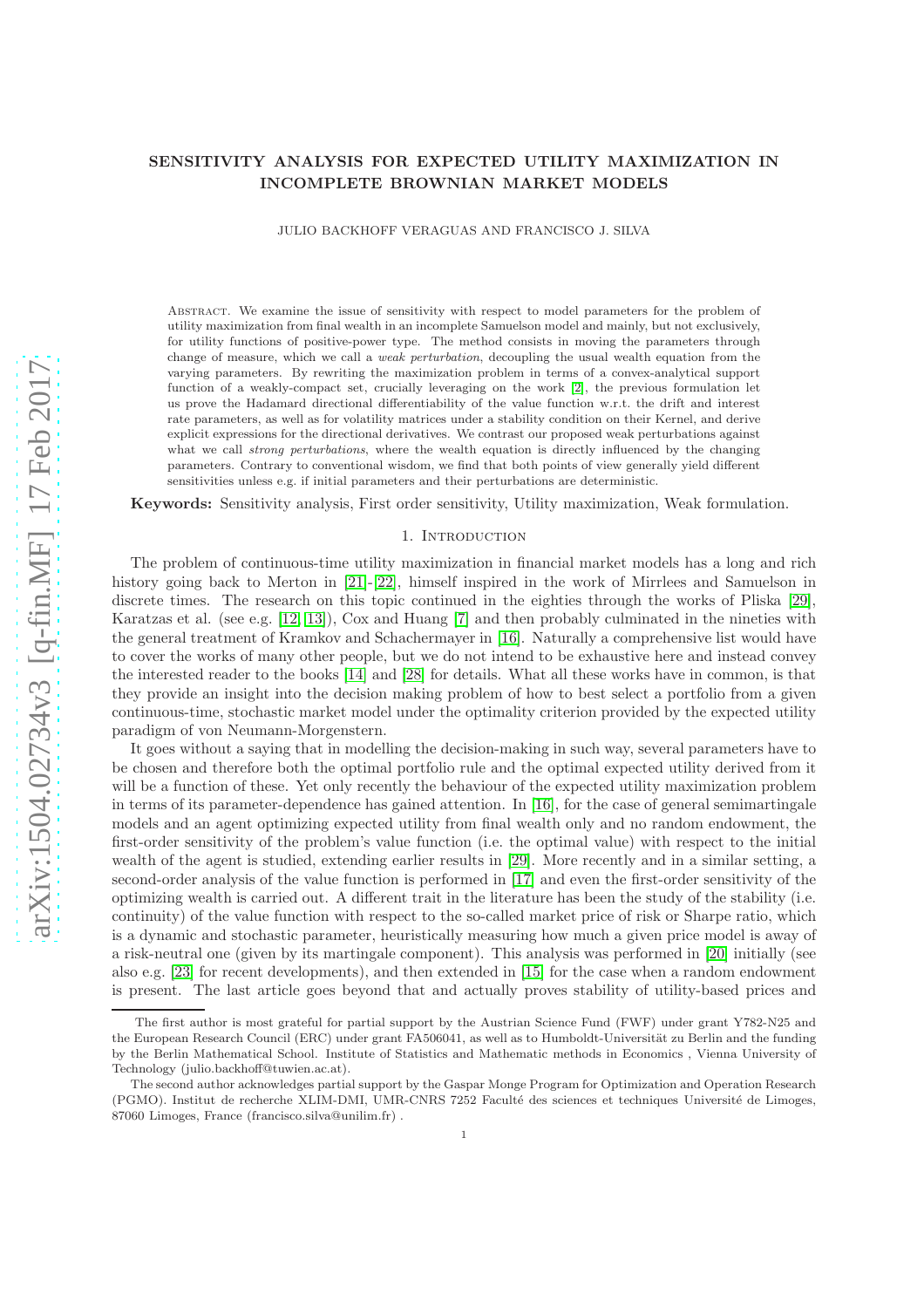admits misspecification of the utility functions themselves (see also [\[18\]](#page-16-14) and the references given, for more on this subject). The previous articles focus on equivalent perturbations of a reference probability measure or a reference price process; recently [\[33\]](#page-16-15) has showed that for non-equivalent perturbations the problem may be unstable/discontinuous.

In this article we focus on the first-order sensitivity analysis of the optimal value of the expected utility maximization problem with respect to the market price of risk and the drift and volatility coefficients of the model. We work in the classical setting where the utility function is defined on the positive half line, in the absence of consumption and random endowments, and we restrict ourselves to a Brownian filtration and the so-called Samuelson price model (e.g. geometric Brownian motion), which can be incomplete. In this framework, it is to be expected from the general stochastic maximum principle of [\[5\]](#page-16-16) (specifically Section 2 therein) and recent results in [\[3\]](#page-16-17), that the desired differentiability can be computed with the help of the adjoint states appearing in the stochastic maximum principle. There are however several delicate points for this roadmap to work, the main one being that market prices of risk are multiplied by the decision variable (portfolio weigths) in the controlled wealth equation, and so standard convex analysis arguments for convex perturbations are not applicable. Alternative arguments based in abstract optimization theory (see [\[4,](#page-16-18) Chapter 4] for the general theory and [\[3\]](#page-16-17) for its application to stochastic control) seem diffucult to apply since they require a normed vector space setting which is a priori absent in our problem. As a matter of fact, decision variables are a priori only almost surely square integrable with respect to the time variable. For these reasons, we choose in this article a different approach still allowing for a direct treatment of the first-order sensitivity question.

Let us be precise as to how we interpret parameter uncertainty/misspecification in this article. We take the widespread point of view of robust or worst-case stochastic optimization, in which one encodes uncertain parameters in uncertain probability measures under which the stochastic optimization problems are to be defined. See e.g. [\[31\]](#page-16-19) or [\[6\]](#page-16-20) in the context of model-misspecification and Knightean uncertainty in economics, or [\[15\]](#page-16-13) for the question of stability in utility maximization / utility-based prices. Accordingly, we postulate that full knowledge of the parameters of a problem amounts to, in our case, a complete description of the controlled wealth equation, meaning concretely the drift, interest rate and volatility coefficients (and hence the market price of risk). Parameter uncertainty means for us that the actual possible trajectories of the controlled system may have different "probability weights" than those specified by the law on the path space induced by the controlled equation under the exact, "real" parameters. Consequently, the expected utility maximization problem under a perturbation of a "real" parameter consists for us in perturbing the reference probability measure away from the law induced by the "real" controlled equation (that is, the one given the "real" parameters) yet otherwise leaving such "real" controlled equation fixed in the process. Naturally, the perturbation of the probability measure is defined with the help of Girsanov's theorem and the optimal value of the new problem is referred to as the *weakly* perturbed value function. In this work, we shall study the differentiability and compute the directional derivatives of this weakly perturbed value function with respect to the drift and volatility coefficients, computed in a neighbourhood of the "real" parameters. As for all the articles around the topic of stability and sensitivity of the expected utility maximization problem already cited, only [\[15\]](#page-16-13) takes this point of view. The others consider strong perturbations of the problem, meaning that the reference probability measure is kept fixed and the equations are perturbed.

We remark that concurrently and independently from us, a related question has been posed and analyzed in [\[19\]](#page-16-21) in the context of power utility functions with negative exponents and a semimartingale market model. We shall, on the contrary, focus our analysis on power utility functions with positive exponents, and more generally on utility functions dominated from above by such positive-power functions (see Theorem [2.1](#page-6-0) and comments thereafter). In [\[19\]](#page-16-21) the authors essentially study the dual problem and its associated dual value function, and from this they obtain the desired sensitivities of the primal, original problem. More substantially, the main difference with respect to our work is that in the cited article the sensitivity is studied in the strong sense (see our discussion after introducing Assumption (H1) in Section [2\)](#page-2-0) with respect to the market price of risk parameter. In our work, we emphasize the analysis of perturbations in the weak sense performed directly on the drift and the volatility terms. One of the advantages of the Brownian market model we consider is that it allows us to bring to light some delicate issues relating market incompleteness and the type of perturbations we are able to handle. Indeed, in the weak formulation we are forced to consider a restricted space for perturbations of the volatility parameter,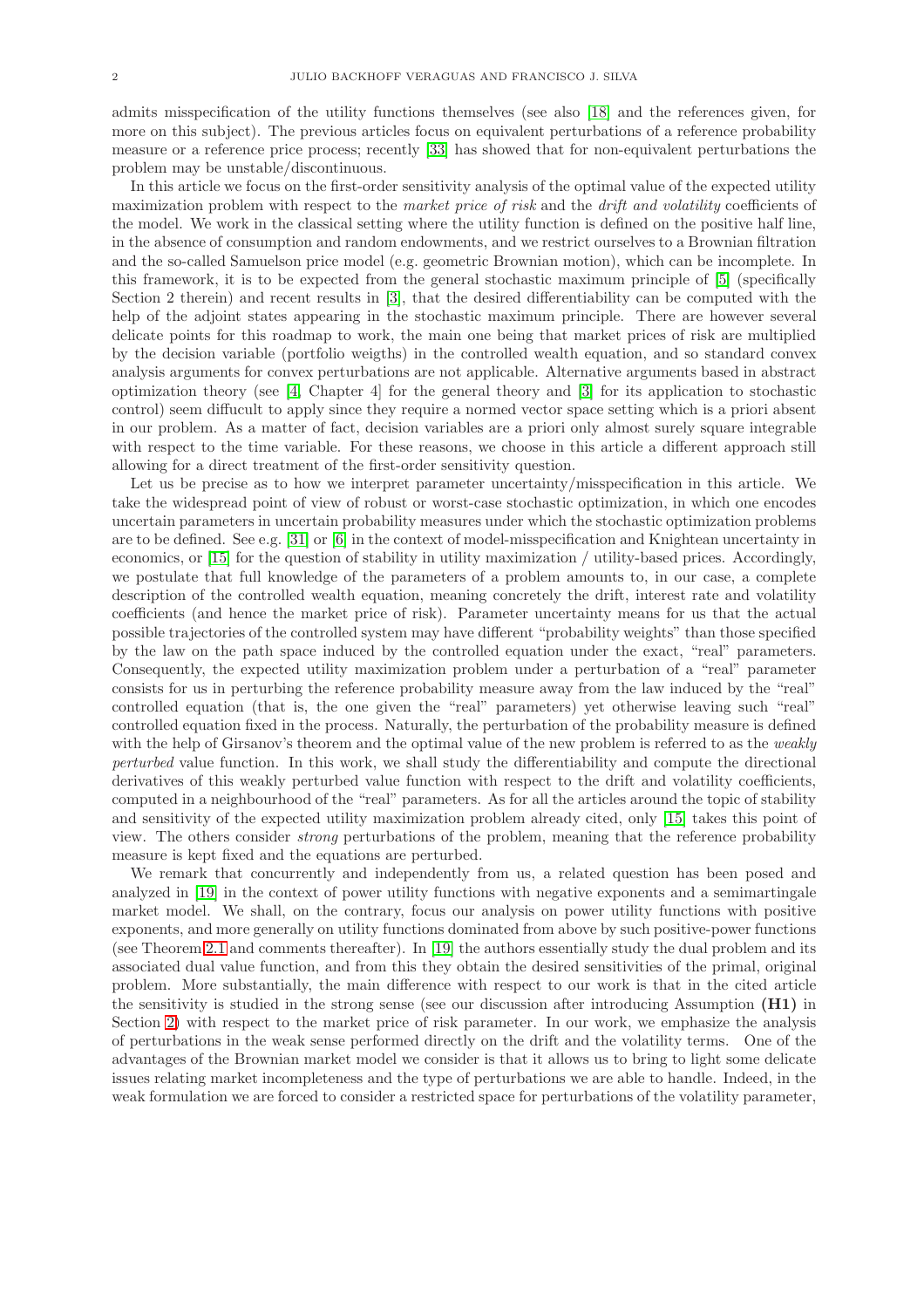namely those which preserve the Kernel (see Remark [2.1\)](#page-4-0). We believe that this discussion is essential and it seems absent in the literature.

An additional nice feature of our Brownian framework is that it allows us to compare the sensitivity analysis in the strong and weak senses in a most transparent way. A detailed discussion about the differences between these approaches is provided in Sections [2](#page-2-0) and [5.](#page-14-0) As we will see, the sensitivities of the value function obtained from strong or weak perturbations need not coincide, and we provide examples in Section [2.1](#page-6-1) for this situation. This is at odds with the implicit conventional wisdom that "it makes no difference how one perturbs parameters". We shall also show in an example that the weak sensitivity can behave in a counterintuitive fashion. Both phenomena occur when the nominal parameters are non-deterministic, so the lesson is that one should be cautious when applying weak (i.e. Girsanovtype) perturbations in such a situation. Although we do not provide a sensitivity analysis for strong perturbations, we can guess how the associated sensitivities would look like (consistently with [\[19\]](#page-16-21)), and compare them to our weak sensitivities. Using Bismut's integration by parts formula we find out exactly how these differ; see equation  $(5.2)$  in Section [5.](#page-14-0) It is also worth noticing that if both the nominal and the perturbed market parameters are deterministic functions, the directional sensitivities do coincide under our hypotheses, as we show in Proposition [2.1.](#page-5-0)

When performing the differentiability analysis of the weakly perturbed problem, we greatly rely on recent results having their origin in [\[2\]](#page-16-0) and [\[1\]](#page-16-22). Indeed, the crucial fact is that we may interpret the expected utility maximization problem as the computation of a convex-analytical support function of a weakly-compact convex set in an explicit Banach space. The usefulness of working with weak perturbations and the weakly perturbed value function is that its differentiability and directional derivatives can then be computed by adapting Danskin's Theorem for support functions and using the chain rule for directional derivatives. For this, the Fréchet directional differentiability of the Girsanov transform as an operator between essentially bounded integrands and elements in the pre-dual of the aforementioned Banach space has to be established. This issue poses most of the challenges in the present article. Our choice of dealing directly with the primal problem, via this support-function interpretation, is a second major distinction from [\[19\]](#page-16-21).

In a nutshell our work has two original contributions. The first one is to provide new sensitivity results for weakly perturbed problems and fairly precise expressions for the directional derivatives. The main tool here is, as discussed in the previous paragraph, a hidden compactness property of the feasible set in a natural topological space. In fact, we consider this purely primal analysis as a methodological contribution of its own, as opposed to more classical points of view in mathematical finance such as duality or stochastic control. The second contribution is the detailed discussion on the type of perturbations allowed as well as on the difference between weak and strong perturbations and their associated sensitivities. Let us stress again that the simplicity of the market model we consider allows us to address the subtleties of the problem, and obtain the aforementioned contributions, in a clean and precise manner.

The paper is structured as follows. In Section [2](#page-2-0) we present our Samuelson model, define the strong/weak perturbations and strongly/weakly perturbed value functions and describe our main result regarding differentiability of the value function under weak perturbations; Theorem [2.1.](#page-6-0) Of equal importance, we also prove that in the case of deterministic parameters and perturbations the strongly and weakly perturbed value functions do coincide, whereas we also provide two simple examples showing that in the general case the strong and weak sensitivities can differ. In Section [3](#page-7-0) we provide for convenience of the reader a summary of the results in [\[2\]](#page-16-0) needed for our proofs. Section [4](#page-9-0) is the backbone of the article, where we prove the main sensitivity result. Then in Section [5](#page-14-0) we present a discussion on how the strong and weak sensitivities are connected. Finally, in the appendix, we briefly study support functions and prove a needed adaptation of the classical Danskin's Theorem.

# 2. Problem statement

<span id="page-2-0"></span>We first fix some notations. In the entire article  $\mathbb{R}_+$   $(\mathbb{R}_{++}$  respectively) will denote the set of nonnegative (respectively strictly positive) real numbers. Given  $T \in \mathbb{R}_{++}$ , we consider a fixed filtered probability space  $(\Omega, \mathcal{F}_T, \mathbb{F} = {\{\mathcal{F}_t\}_{t\leq T}, \mathbb{P}})$ , where the filtration  $\mathbb{F}$  satisfies the usual assumptions (see e.g. [\[30\]](#page-16-23)). Actually except for the results presented in Section 3, in which we survey some of the findings in [\[2\]](#page-16-0), we will assume that  $\mathbb F$  is the completed filtration of the Brownian motion defined therein. We will denote by  $L^0$  (resp.  $L^0_+$ ) the set of all  $\mathcal{F}_T$ -measurable functions (resp. non-negative ones), and by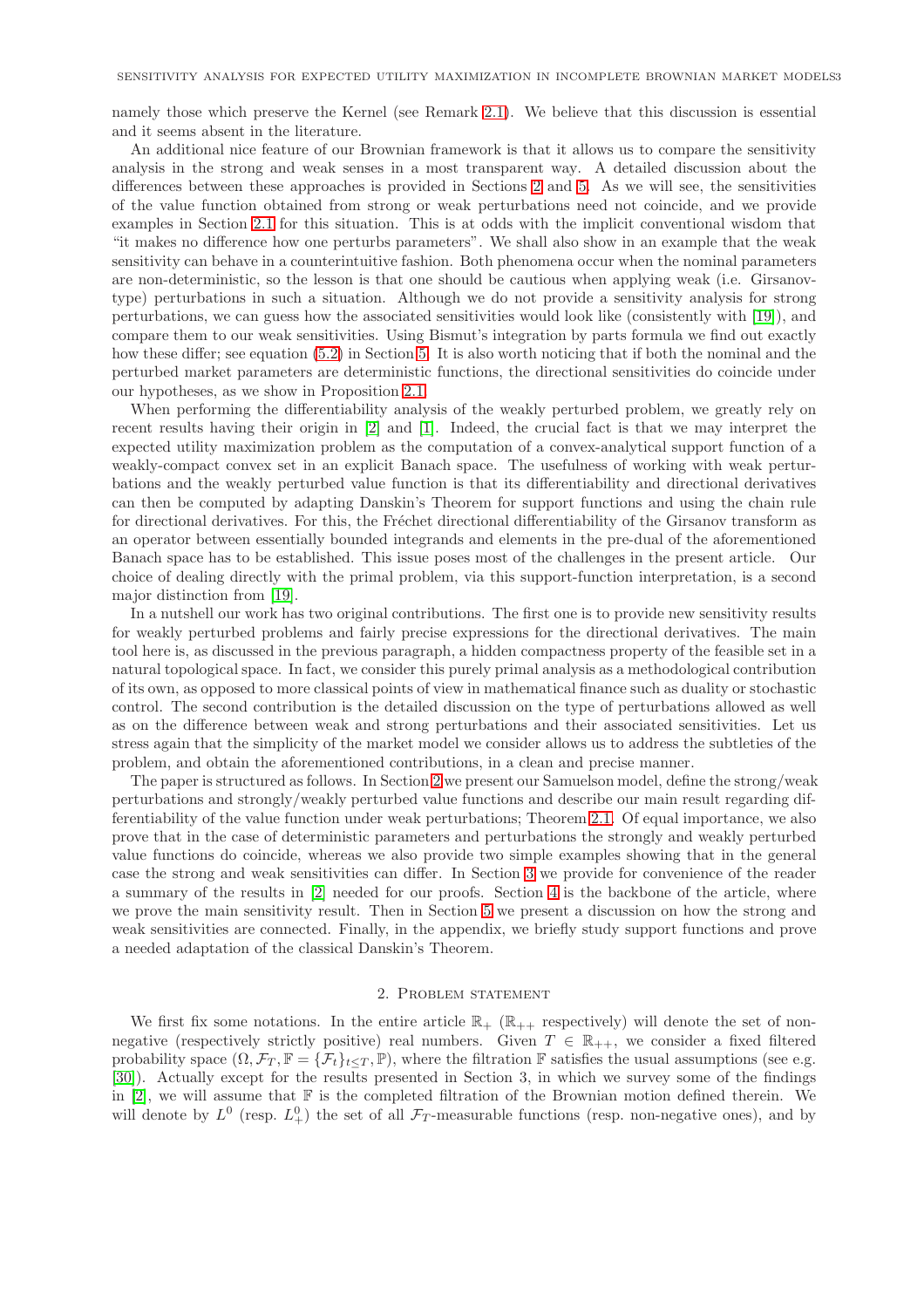$L_{\mathbb{F}}^{\infty,\infty}$  the set of essentially bounded real-valued progressively measurable processes endowed with the norm  $\|\cdot\|_{\infty,\infty}$  defined as the least essential upper bound. Integration with respect to a measure Q shall be denoted  $\mathbb{E}^{\mathbb{Q}}$  except for  $\mathbb{Q} = \mathbb{P}$ , for which we reserve the notation  $\mathbb{E}$ . Given a local continuous martingale  $M: \Omega \times [0,T] \to \mathbb{R}$ , we denote by  $L^2_{loc}(M)$  the set of all progressively measurable processes  $H: \Omega \times [0,T] \to \mathbb{R}$  such that  $\mathbb{P}(\int_0^T H_s^2 d\langle M \rangle_s < +\infty) = 1$ , where  $\langle M \rangle_{(\cdot)}$  denotes the quadratic variation process associated to M. Finally, given a continuous semimartingale Y, we denote by  $\mathcal{E}(Y)$ , the Doléans-Dade stochastic exponential, defined as the solution of  $Z_t = 1 + \int_0^t Z_s dY_s$ , for  $t \in [0, T]$ .

Let us consider a general Samuelson's price model for this section, where discounted prices evolve continuously as geometric Brownian motions with progressively measurable drift and volatility coefficients. Specifically, suppose that the market consists of d assets  $S^1, \ldots, S^d$  whose prices (denoted likewise) evolve under P as

(2.1) 
$$
dS_t = \text{diag}(S_t)\bar{\mu}_t dt + \text{diag}(S_t)\bar{\sigma}_t dW_t \text{ for } t \in [0, T],
$$

$$
S_0 = s_0 \in \mathbb{R}^d,
$$

where  $S := (S^1, \ldots, S^d)$  and W is a P-Brownian motion in  $\mathbb{R}^n$   $(n \geq d)$ . The precise properties on the processes  $\bar{\mu} \in (L^{\infty,\infty}_{\mathbb{F}})^d$  and  $\bar{\sigma} \in (L^{\infty,\infty}_{\mathbb{F}})^{d \times n}$  shall be given shortly and will imply that the financial market is viable and moreover standard (see e.g. [\[14,](#page-16-8) Chapter 1] or [\[28,](#page-16-9) Chapter 7.2.4] for these concepts and the modelling details).

Given an initial wealth  $x \in \mathbb{R}_{++}$  and a self-financing portfolio  $\pi$  measured in units of wealth such that  $\pi^i \in L^2_{loc}(W^k)$   $(i \in 1, \ldots, d$  and  $k = 1, \ldots, n$ , which we denote  $\pi \in \Pi$ , the associated wealth process X is defined through the equation

<span id="page-3-0"></span>(2.2) 
$$
dX_t^{\pi} = \pi_t^{\top} \bar{\mu}_t dt + \pi_t^{\top} \bar{\sigma}_t dW_t \text{ for } t \in [0, T],
$$

$$
X_0^{\pi} = x.
$$

In this work, we consider the following utility maximization problem

<span id="page-3-1"></span>(2.3) 
$$
u(\bar{\mu}, \bar{\sigma}) := \sup \{ \mathbb{E} (U(X_T^{\pi})) \; ; \; \pi \in \Pi \text{ and } X_t^{\pi} \geq 0 \; \forall t \in [0, T], \; \mathbb{P}\text{-a.s.} \},
$$

where  $U := \mathbb{R} \to \mathbb{R} \cup \{-\infty\}$  is a concave utility function, whose properties will be specified in Section [3,](#page-7-0) but for the time being we suppose that  $U(x) = -\infty$  if  $x < 0$  and the restriction of U to  $\mathbb{R}_+$  takes values in  $\mathbb{R}_+$  and is invertible. Since the financial market is viable, almost sure non-negativity of  $X_T^{\pi}$  implies that  $X_t^{\pi} \geq 0$  for all  $t \in [0, T]$ ,  $\mathbb{P}\text{-a.s.}$  Thus,

$$
u(\bar{\mu}, \bar{\sigma}) = \sup_{\pi \in \Pi} \mathbb{E} (U(X_T^{\pi})) .
$$

If we want to perform a sensitivity analysis with respect to the new parameters  $\mu^{\tau}, \sigma^{\tau}$  (indexed by a "size factor"  $\tau > 0$ ), there are at least two modelling options. One, which we call the *strongly perturbed* formulation, is to consider a new process  $S^{\tau}$  with dynamics like that of S but under the new parameters, so that the perturbed wealth processes have the form:

(2.4) 
$$
dX_t^{\pi,\tau} = \pi_t^{\top} \mu_t^{\tau} dt + \pi_t^{\top} \sigma_t^{\tau} dW_t \text{ for } t \in [0, T],
$$

$$
X_0^{\pi,\tau} = x.
$$

The perturbed problem becomes (we use the s to denote strongly perturbed)

(2.5) 
$$
u^s(\mu^\tau, \sigma^\tau) := \sup_{\pi \in \Pi} \mathbb{E}\left[U(X_T^{\pi,\tau})\right].
$$

Now, let us assume that  $\bar{\sigma}$  has full rank almost everywhere and that  $(\bar{\sigma}\bar{\sigma}^T)^{-1}$  is essentialy bounded. Defining the market price of risk process

$$
\bar{\lambda} := \bar{\sigma}^{\top} (\bar{\sigma} \bar{\sigma}^{\top})^{-1} \bar{\mu} \in (L^{\infty,\infty}_{\mathbb{F}})^d,
$$

equation [\(2.2\)](#page-3-0) can be written as

(2.6) 
$$
dX_t^{\pi} = \pi_t^{\top} \bar{\sigma}_t \left[ \bar{\lambda}_t dt + dW_t \right] \text{ for all } t \in [0, T],
$$

$$
X_0^{\pi} = x.
$$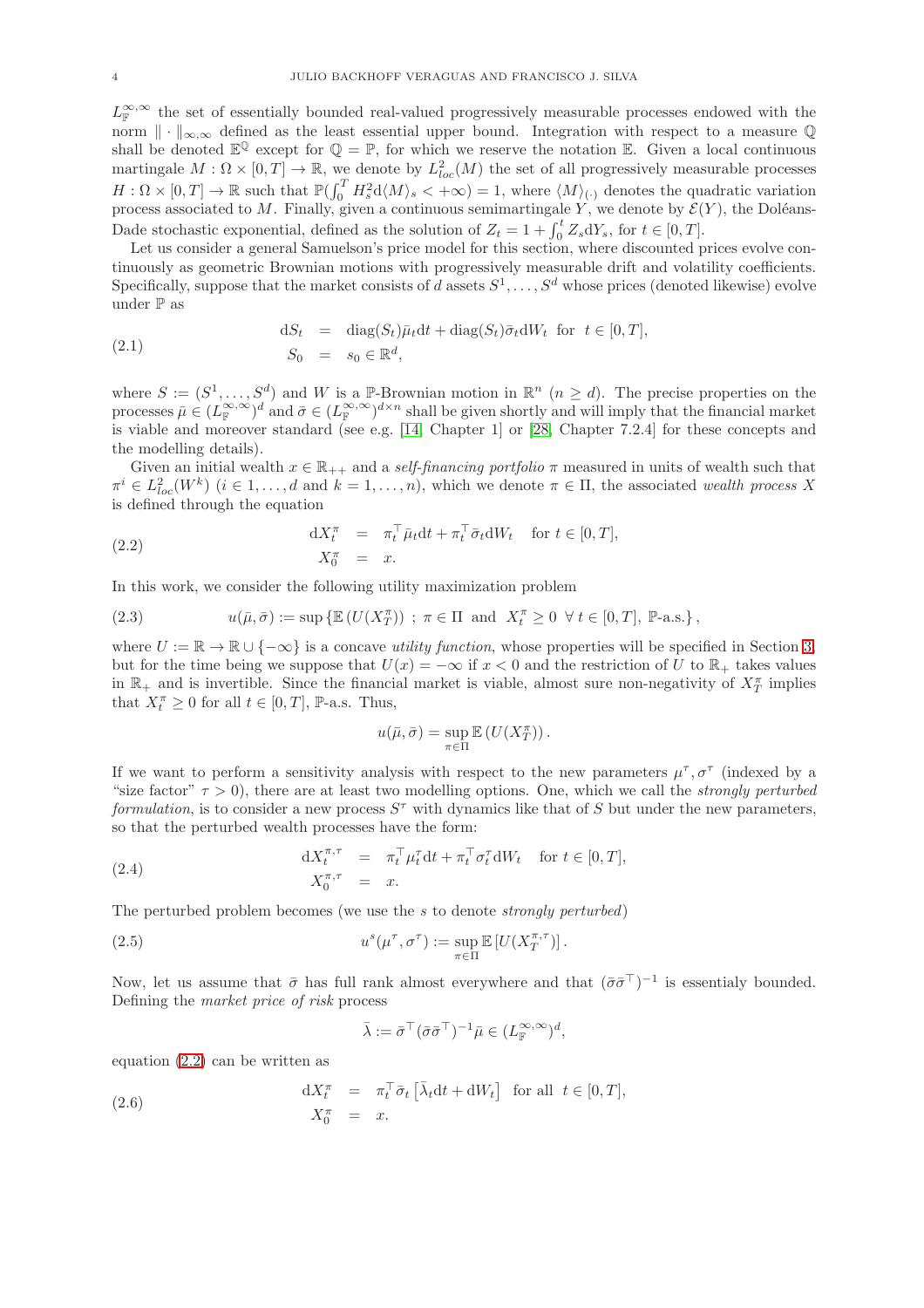Following [\[15\]](#page-16-13), instead of fixing the reference probability measure  $\mathbb P$  and considering perturbations directly affecting the dynamics of the  $X$ 's, it is reasonable to fix the latter processes (i.e. with the nominal parameters) and assume that the reference probability measure is perturbed. Given the perturbed parameters  $(\mu^{\tau}, \sigma^{\tau})$ , assuming that  $(\sigma^{\tau}(\sigma^{\tau})^{\top})^{-1}$  is essentially bounded and setting

$$
\lambda^{\tau} := (\sigma^{\tau})^{\top} (\sigma^{\tau} (\sigma^{\tau})^{\top})^{-1} \mu^{\tau},
$$

for the corresponding perturbed market price of risk process, its is natural to define

$$
\mathrm{d}\mathbb{P}^\tau:=\mathcal{E}\left(\textstyle{\int}(\lambda^\tau-\bar{\lambda})^\top\mathrm{d} W\right)_T\mathrm{d}\mathbb{P}.
$$

Note that Novikov's condition implies that  $\mathbb{P}^{\tau}$  is a probability measure, equivalent to  $\mathbb{P}$ . As explained in [\[15,](#page-16-13) Section 2.2], if  $(\mu^{\tau}, \sigma^{\tau})$  converges to  $(\bar{\mu}, \bar{\sigma})$ , then  $\mathbb{P}^{\tau}$  converges to  $\mathbb{P}$  in the total variation norm. Therefore, taking this point of view, we define

<span id="page-4-1"></span>(2.7) 
$$
u^{w}(\mu^{\tau}, \sigma^{\tau}) := \sup_{\pi \in \Pi} \mathbb{E}^{\mathbb{P}^{\tau}} \left[ U(X_T^{\pi}) \right],
$$

and we call  $u^w$  the *weakly perturbed formulation* of  $u(\bar{\mu}, \bar{\sigma})$  in [\(2.3\)](#page-3-1), where we insist, one modifies the initial problem by changing the probability measure. Let us remark that this function is motivated only *locally* in the sense that  $\bar{\mu}$  and  $\bar{\sigma}$ , which determine  $X^{\pi}$  for a given  $\pi \in \Pi$ , have been fixed in order to define it. We omit this dependence from the notation of  $u^w$ . Of course  $u^s(\bar{\mu}, \bar{\sigma}) = u^w(\bar{\mu}, \bar{\sigma}) = u(\bar{\mu}, \bar{\sigma})$ . For the sake of clarity, we fix now the assumptions made for  $(\bar{\mu}, \bar{\sigma})$  and the perturbed parameters  $(\mu^{\tau}, \sigma^{\tau})$ :

(H1) The matrix  $\bar{\sigma}$  has full rank and  $(\bar{\sigma}\bar{\sigma}^T)^{-1}$  is uniformly bounded in  $(t,\omega)$ . Moreover, the perturbations  $\sigma^{\tau}$  of  $\bar{\sigma}$  satisfy  $\text{Ker}(\bar{\sigma}) = \text{Ker}(\sigma^{\tau})$  (equivalently  $\text{Im}(\bar{\sigma}^{\tau}) = \text{Im}([\sigma^{\tau}]^{\top})$ ) and  $(\sigma^{\tau}(\sigma^{\tau})^{\top})^{-1}$  is uniformly bounded in  $(t, \omega)$ .

The weakly and strongly perturbed value functions in terms of the  $\lambda^{\tau}$ 's are defined by overloading notation:  $u^w(\lambda^{\tau}) := u^w(\mu^{\tau}, \sigma^{\tau})$  and  $u^s(\lambda^{\tau}) := u^s(\mu^{\tau}, \sigma^{\tau})$ . We remark that under (H1) the strongly perturbed value function  $u^s(\mu^{\tau}, \sigma^{\tau})$  coincides with the one presented in [\[19\]](#page-16-21). In fact, noting that (H1) implies that

$$
\left\{\int_0^T \hat{\pi}_t^\top[\lambda^\tau dt + dW_t]; \ \hat{\pi} = [\sigma^\tau]^\top \pi \ , \ \pi \in \Pi\right\} = \left\{\int_0^T \pi_t^\top [\bar{\sigma} \lambda^\tau dt + \bar{\sigma} dW_t]; \ \pi \in \Pi\right\},\
$$

setting  $\tilde{\lambda}^{\tau} := (\bar{\sigma} \bar{\sigma}^{\top})^{-1} \bar{\sigma} \lambda^{\tau}$  we get

$$
u^{s}(\mu^{\tau}, \sigma^{\tau}) = \sup \left\{ \mathbb{E} \left[ U \left( x + \int_{0}^{T} \hat{\pi}_{t}^{\top} [\lambda^{\tau} dt + dW_{t}] \right) \right] ; \ \hat{\pi} = [\sigma^{\tau}]^{\top} \pi \text{ for some } \pi \in \Pi \right\}
$$

$$
= \sup \left\{ \mathbb{E} \left[ U \left( x + \int_{0}^{T} \pi_{t}^{\top} [\bar{\sigma} \lambda^{\tau} dt + \bar{\sigma} dW_{t}] \right) ; \ \pi \in \Pi \right\}
$$

$$
= \sup \left\{ \mathbb{E} \left[ U \left( x + \int_{0}^{T} \pi_{t}^{\top} [\bar{\sigma} \bar{\sigma}^{\top} \tilde{\lambda}^{\tau} dt + \bar{\sigma} dW_{t}] \right) ; \ \pi \in \Pi \right\}
$$

$$
= \sup \left\{ \mathbb{E} \left[ U \left( x + \int_{0}^{T} \pi_{t}^{\top} [d \langle M \rangle_{t} \tilde{\lambda}^{\tau} + dM_{t}] \right) \right] ; \ \pi \in \Pi \right\} =: \tilde{u}(\tilde{\lambda}^{\tau}),
$$

where  $M_t := \int_0^t \bar{\sigma} dW$ . Therefore, we can interpret M as the (unperturbed) martingale driving the market in [\[19\]](#page-16-21) and  $\tilde{\lambda}^{\tau}$  as the corresponding market price of risk, which one may vary, and hence  $\tilde{u}(\tilde{\lambda}^{\tau})$  is a perturbed value function of its own. If however  $\text{Ker}(\bar{\sigma}) = \text{Ker}(\sigma^{\tau})$  fails, both the approach of [\[19\]](#page-16-21) as well as our approach pertaining  $u^w$  are ill-suited.

<span id="page-4-0"></span>**Remark 2.1.** (i) From the previous discussion we see that the sensitivity analysis of  $u^w$  is meaningful under the condition  $(H1)$  on the Kernels, in which case also the study of  $\tilde{u}$  above makes sense. This invariance of the null space of the volatility term under the considered perturbations is our main assumption and allows us to provide explicit sensitivity results in terms of perturbations of the volatility term  $\bar{\sigma}$ . Let us point out that in the complete case (i.e.  $\bar{\sigma}$  is invertible) a similar argumentation can be found in [\[15,](#page-16-13) Section 2.2]. The case of general perturbations of  $\bar{\sigma}$  is beyond the scope of the present work; see [\[33\]](#page-16-15) for an insight into the difficulties to be expected.

(ii) The assumptions for  $\sigma^{\tau}$  in (H1) are satisfied for  $\sigma^{\tau} = \bar{\sigma} + A^{\tau}(\bar{\sigma}\bar{\sigma}^{\tau})^{-1}\bar{\sigma}$  where  $A^{\tau} \in (L^{\infty,\infty}_{\mathbb{F}})^{d \times d}$  has small enough norm. This holds in particular for  $\sigma^{\tau} = \bar{\sigma} + \tau A(\bar{\sigma}\bar{\sigma}^{\top})^{-1}\bar{\sigma}$  with  $A \in (L^{\infty,\infty}_{\mathbb{F}})^{\bar{d} \times d}$  arbitrary and  $\tau$  a small enough real number.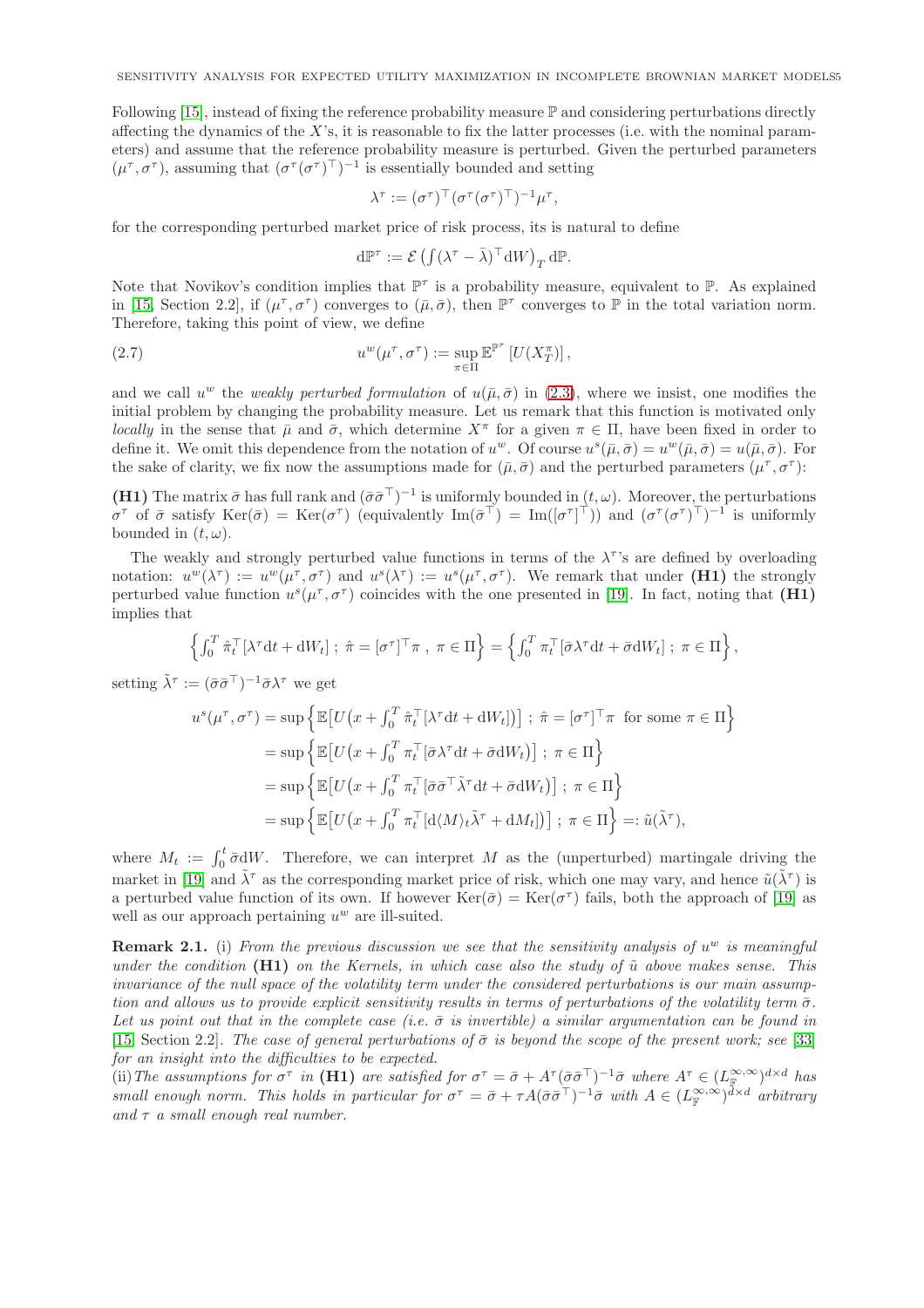As we will see in Section [2.1,](#page-6-1) the values  $u^s$  and  $u^w$ , as well as their sensitivities, generally differ. On the other hand, the next result shows that if the parameters  $\bar{\mu}$ ,  $\bar{\sigma}$  and their perturbations  $\mu^{\tau}$ ,  $\sigma^{\tau}$  are deterministic, then  $u^s$  and  $u^w$  (and so their sensitivities) do coincide.

<span id="page-5-0"></span>**Proposition 2.1.** Assume that  $\mu^{\tau}, \sigma^{\tau}, \bar{\mu}, \bar{\sigma}$  are deterministic, and that (H1) holds. Then the weak and strong value functions coincide;  $u^{s}(\mu^{\tau}, \sigma^{\tau}) = u^{w}(\mu^{\tau}, \sigma^{\tau}).$ 

*Proof.* Define  $B_t := W_t - \int_0^t [\lambda_s^{\tau} - \bar{\lambda}_s] ds$ , so by Girsanov Theorem B is a  $\mathbb{P}^{\tau}$ -Brownian motion. Notice that  $\mathcal{F}^B = \mathcal{F}^W$ . Taking  $\pi$  feasible for the perturbed problem we have

<span id="page-5-1"></span>
$$
\mathbb{E}^{\mathbb{P}}[U(x+\int_{0}^{T} \pi_{t}(W)^{\top}\sigma_{t}^{T}[\lambda_{t}^{T}dt+\mathrm{d}W_{t}])] = \mathbb{E}^{\mathbb{P}^{\tau}}[U(x+\int_{0}^{T} \pi_{t}(B)^{\top}\sigma_{t}^{T}[\lambda_{t}^{T}dt+\mathrm{d}B_{t}])]
$$
\n
$$
= \mathbb{E}^{\mathbb{P}^{\tau}}[U(x+\int_{0}^{T} \pi_{t}(B)^{\top}\sigma_{t}^{T}[\bar{\lambda}_{t}dt+\mathrm{d}W_{t}])]
$$
\n
$$
= \mathbb{E}^{\mathbb{P}^{\tau}}[U(x+\int_{0}^{T} \tilde{\pi}_{t}(W)^{\top}\sigma_{t}^{T}[\bar{\lambda}_{t}dt+\mathrm{d}W_{t}])]
$$
\n
$$
= \mathbb{E}^{\mathbb{P}^{\tau}}[U(x+\int_{0}^{T} \hat{\pi}_{t}(W)^{\top}\bar{\sigma}_{t}[\bar{\lambda}_{t}dt+\mathrm{d}W_{t}])]
$$
\n
$$
\leq u^{w}(\mu^{\tau},\sigma^{\tau}),
$$

where we first used that B is  $\mathbb{P}^{\tau}$ -BM, then the definition of B, then we built  $\tilde{\pi}$  by equality of filtrations, and finally the assumption on the image of the matrices  $\bar{\sigma}^{\top}$  and  $[\sigma^{\tau}]^{\top}$ . Having begun with a feasible element for the unperturbed problem and reasoning as above, yields the opposite inequality.  $\Box$ 

<span id="page-5-5"></span>**Remark 2.2.** Note that if  $\mu^{\tau}, \sigma^{\tau}, \bar{\mu}, \bar{\sigma}$  are random, then the previous proof does not work. Indeed, following the lines of the proof, we would have that  $B_t := W_t - \int_0^t [\lambda_s(\overline{W}) - \overline{\lambda}_s(\overline{W})] ds$  is a  $\mathbb{P}^{\tau}$ -Brownian motion and so, following [\(2.8\)](#page-5-1), we would get

$$
\mathbb{E}^{\mathbb{P}}\big[U\big(x+\int_0^T \pi_t(W)^\top \sigma_t^{\tau}(W)[\lambda_t^{\tau}(W)\mathrm{d}t+\mathrm{d}W_t]\big)\big] = \mathbb{E}^{\mathbb{P}^{\tau}}\big[U\big(x+\int_0^T \pi_t(B)^\top \sigma_t^{\tau}(B)[\lambda_t^{\tau}(B)\mathrm{d}t+\mathrm{d}B_t]\big)\big],
$$

whose right hand side generally differs from

<span id="page-5-3"></span>
$$
\mathbb{E}^{\mathbb{P}^{\tau}}\left[U\left(x+\int_0^T \pi_t(B)^{\top} \sigma_t^{\tau}(B)[\bar{\lambda}_t(W)dt + dW_t]\right)\right].
$$

Let us go back, for once and for all, to weakly perturbed parameters. As commented in the introduction, the continuity of  $u^w$  (in a broader context) as a function of  $\lambda$  was analysed in [\[15\]](#page-16-13). We move towards the first-order analysis now. Consider the set

(2.9) 
$$
\mathcal{M}^e(S) = \{ \mathbb{P}^* \sim \mathbb{P} : S \text{ is a } \mathbb{P}^*\text{-local martingale} \}.
$$

By [\[28,](#page-16-9) Proposition 7.2.1] we have that  $\mathcal{M}^e(S)$  is given by the set of random variables  $Y_T^{\nu}$ , where for  $\nu^i \in L^2_{loc}(W^i)$   $(i = 1, ..., m)$  and  $\nu \in \text{Ker}(\bar{\sigma})$  almost everywhere, and where the process  $Y_t^{\nu}$  is the exponential martingale  $Y_t^{\nu} := \mathcal{E}(-\int [\bar{\lambda} + \nu]^\top dW)_t$ . Given  $Z \in L^0$ , let us define

(2.10) 
$$
J(Z) := \sup_{\mathbb{M} \in \mathcal{M}^e(S)} \mathbb{E}^{\mathbb{M}} \left[ U^{-1}(|Z|) \right].
$$

Since  $\sup_{\pi \in \Pi} \mathbb{E}^{\mathbb{P}^{\tau}} [U(X_T^{\pi})] = \sup_{L \in C(x)} \mathbb{E}^{\mathbb{P}^{\tau}} [U(L)]$ , where

<span id="page-5-4"></span> $C(x) = \{L \in L_+^0; \ \exists \pi \in \Pi, \ L \le X_T^{\pi} \text{ a.s.}\},\$ 

letting  $Z = U(X_T)$  and using the usual budget-constraint (see e.g. [\[28,](#page-16-9) Corollary 7.2.1]) we can further rewrite problem [\(2.7\)](#page-4-1) as:

<span id="page-5-2"></span>(2.11) 
$$
u^w(\mu^\tau, \sigma^\tau) = u^w(\lambda^\tau) = \sup \left\{ \mathbb{E} \left[ \mathcal{E} \left( \int (\lambda^\tau - \bar{\lambda})^\top dW \right)_T Z \right]; \ J(Z) \leq x, \ Z \in L^0_+ \right\}.
$$

Thanks to our rewriting of  $u^w$  in  $(2.11)$ , we will be able to deal with the analysis of the differentiability of this function with respect to all the parameters. More precisely, [\(2.11\)](#page-5-2) opens the way to interpreting the sensitivity analysis of  $u^w$  as the study of a convex-theoretic support function, as we had hinted at in the introduction. Under appropriate assumptions, we ultimately prove in Theorem [2.1](#page-6-0) the following sensitivity results with respect to  $(\mu, \sigma)$ . We refer the reader to Definition [3.1](#page-8-0) for the meaning of U being a utility function satisfying INADA conditions, and to the appendix for the definition of Hadamard differentiability: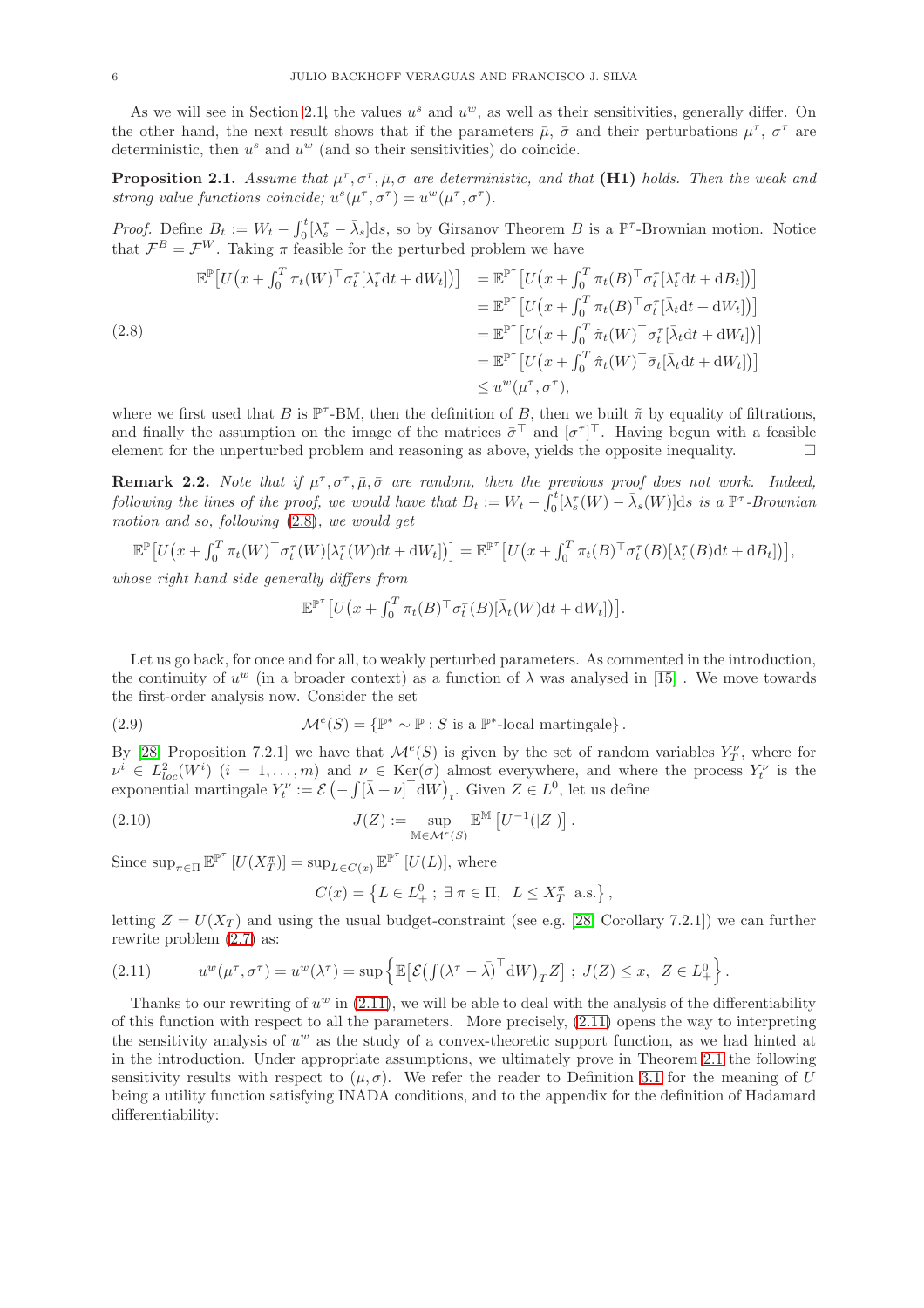<span id="page-6-0"></span>**Theorem 2.1.** Suppose U is an utility function satisfying INADA conditions and such that  $U(0+) = 0$ as well as the bound for some  $p \in (1, \infty)$ :

$$
U(x) \leq C x^{1/p}, \text{ for all } x \geq 0.
$$

Consider some perturbations  $(\Delta \mu, \Delta \sigma) \in (L^{\infty, \infty}_{\mathbb{F}})^d \times (L^{\infty, \infty}_{\mathbb{F}})^{d \times n}$  and suppose that  $(H1)$  is satisfied for  $(\mu^\tau, \sigma^\tau) := (\bar{\mu} + \tau \Delta \mu, \bar{\sigma} + \tau \Delta \sigma)$  and small enough  $\tau$ . Then, the directional derivative  $Du^w(\bar{\mu}, \bar{\sigma})(\Delta \mu, \Delta \sigma)$ exists and is given by

$$
D_{\mu}u^w(\bar{\mu},\bar{\sigma})\Delta\mu = \mathbb{E}\left[U(\bar{X}(T))\int_0^T [\bar{\sigma}^\top[\bar{\sigma}\bar{\sigma}^\top]^{-1}\Delta\mu]^\top dW\right],
$$
  
\n
$$
D_{\sigma}u^w(\bar{\mu},\bar{\sigma})\Delta\sigma = \mathbb{E}\left[U(\bar{X}(T))\int_0^T \left\{\Delta\sigma^\top[\bar{\sigma}\bar{\sigma}^\top]^{-1}\bar{\mu} - \bar{\sigma}^\top[\bar{\sigma}\bar{\sigma}^\top]^{-1}[\bar{\sigma}\Delta\sigma^\top + \Delta\sigma\bar{\sigma}^\top][\bar{\sigma}\bar{\sigma}^\top]^{-1}\bar{\mu}\right\}^\top dW\right],
$$

where  $\bar{X}(T)$  is the unique optimal terminal wealth attaining  $u(\bar{\mu}, \bar{\sigma})$ . Moreover, the application  $(\mu, A) \in$  $(L^{\infty,\infty}_{\mathbb{F}})^d \times (L^{\infty,\infty}_{\mathbb{F}})^{d \times d} \mapsto u^w(\mu, A(\bar{\sigma}\bar{\sigma}^{\top})^{-1}\bar{\sigma}) \in \mathbb{R}$  is Hadamard differentiable at  $(\bar{\mu}, \bar{\sigma}\bar{\sigma}^{\top}).$ 

An example of U satisfying the assumptions in Theorem [2.1](#page-6-0) is  $U(x) = x^{1/p}$  with  $p \in (1,\infty)$ , the so-called positive power case. A further example is given e.g. by the inverse function of  $y \in [0, \infty) \mapsto$  $R(y) := e^y - y - 1$ . Indeed,  $R^{-1}$  is non-negative, strictly concave and increasing, with  $R^{-1}(0) = 0$ . It is also differentiable in  $(0, \infty)$  and from  $[R^{-1}]'(x) = 1/(R' \circ R^{-1}(x))$  we find that  $[R^{-1}]'(0) = +\infty$  and  $[R^{-1}]'(+\infty) = 0$ . Finally, we easily see that  $R^{-1}(x) \leq \sqrt{2}x^{1/2}$ , or equivalently  $y^2 \leq 2[e^y - y - 1]$ , by Taylor expansion. Our result does not cover the case of negative powers.

We finally remark that if the market defined by  $(\bar{\mu}, \bar{\sigma})$  is complete, then  $n = d$  and  $\bar{\sigma}$  is invertible (see e.g. [\[14,](#page-16-8) Theorem 6.6, Chapter 1]). In this case,  $u^w$  is Hadamard differentiable at  $(\bar{\mu}, \bar{\sigma})$  and

.

(2.12) 
$$
Du^{w}(\bar{\mu},\bar{\sigma})(\Delta\mu,\Delta\sigma)=\mathbb{E}\left[U(\bar{X}(T))\int_{0}^{T}[\bar{\sigma}^{-1}\Delta\mu-\bar{\sigma}^{-1}\Delta\sigma\bar{\sigma}^{-1}\bar{\mu}]^{\top}\mathrm{d}W_{t}\right]
$$

We proceed now to the counterexamples promised before Proposition [2.1](#page-5-0) and in the introduction.

<span id="page-6-1"></span>2.1. Counterexamples. Let us illustrate how, even in the one-dimensional case,  $u^s$  and  $u^w$  (as well as their directional derivatives) generally defer. For this to be the case, it is important that the reference market price of risk  $\bar{\lambda}$  be random.

Example 1. Let us take  $U(x) = \log(x)$  if  $x > 0$  and  $U(x) = -\infty$  if  $x < 0$ . Although this utility function does not fulfil our assumption, we use it to illustrate the phenomenon we are discussing. It is well known (see e.g. [\[28,](#page-16-9) Chapter 7.3.5]) that for a market model  $dS_t = \lambda d\langle M \rangle_t + dM_t$  for M a martingale and  $\lambda$ say essentially bounded, the optimal utility is

$$
\log(x) + \frac{1}{2} \mathbb{E} \big[ \int_0^T \lambda_t^\top \mathrm{d} \langle M \rangle_t \lambda_t \big].
$$

We thus conclude in our Brownian setting and for  $\lambda^{\tau} = \bar{\lambda} + \tau \Delta$  that:

$$
u^{s}(\lambda^{\tau}) = \log(x) + \frac{1}{2} \mathbb{E} \left[ \int_0^T |\bar{\lambda} + \tau \Delta|^2 dt \right],
$$
  
=  $\log(x) + \frac{1}{2} \mathbb{E} \left[ \int_0^T |\bar{\lambda}|^2 dt \right] + \tau \mathbb{E} \left[ \int_0^T \bar{\lambda}^{\top} \Delta dt \right] + \frac{\tau^2}{2} \mathbb{E} \left[ \int_0^T |\Delta|^2 dt \right].$ 

On the other hand, denoting  $d\mathbb{P}^{\tau} = \mathcal{E}(\tau \int \Delta dW)_{T} d\mathbb{P}$  so  $W^{\tau} = W - \tau \int \Delta dt$  is a  $\mathbb{P}^{\tau}$ -Brownian motion by Girsanov's theorem, and taking  $\Delta$  deterministic so that  $\mathcal{F}^{W^{\tau}} = \mathcal{F}$ , we get

$$
u^{w}(\lambda^{\tau}) = \log(x) + \frac{1}{2} \mathbb{E}^{\mathbb{P}^{\tau}} \left[ \int_{0}^{T} \{\bar{\lambda} + \tau \Delta\}^{2} dt \right],
$$
  
=  $\log(x) + \frac{1}{2} \mathbb{E}^{\mathbb{P}^{\tau}} \left[ \int_{0}^{T} |\bar{\lambda}|^{2} dt \right] + \tau \mathbb{E}^{\mathbb{P}^{\tau}} \left[ \int_{0}^{T} \bar{\lambda}^{\top} \Delta dt \right] + \frac{\tau^{2}}{2} \mathbb{E}^{\mathbb{P}^{\tau}} \left[ \int_{0}^{T} |\Delta|^{2} dt \right].$ 

This already shows that the two value functions may easily differ, unless e.g.  $\bar{\lambda}$  were further deterministic. Moreover, one can easily compute the first order sensitivities:

$$
\frac{\mathrm{d}u^{s}(\lambda^{r})}{\mathrm{d}\tau}\Big|_{\tau=0} = \mathbb{E}\Big[\int_{0}^{T} \bar{\lambda}^{\top} \Delta \mathrm{d}t\Big],
$$
\n
$$
\frac{\mathrm{d}u^{w}(\lambda^{r})}{\mathrm{d}\tau}\Big|_{\tau=0} = \mathbb{E}\Big[\int_{0}^{T} \bar{\lambda}^{\top} \Delta \mathrm{d}t\Big] + \frac{1}{2} \mathbb{E}\Big[\int_{0}^{T} |\bar{\lambda}|^{2} \mathrm{d}t \int_{0}^{T} \Delta \mathrm{d}W\Big],
$$
\n
$$
= \mathbb{E}\Big[\int_{0}^{T} \bar{\lambda}^{\top} \Delta \mathrm{d}t\Big] + \frac{1}{2} \mathbb{E}\Big[\int_{0}^{T} \{ \int_{0}^{t} \Delta_{s} \mathrm{d}W_{s} \} |\bar{\lambda}_{t}|^{2} \mathrm{d}t\Big].
$$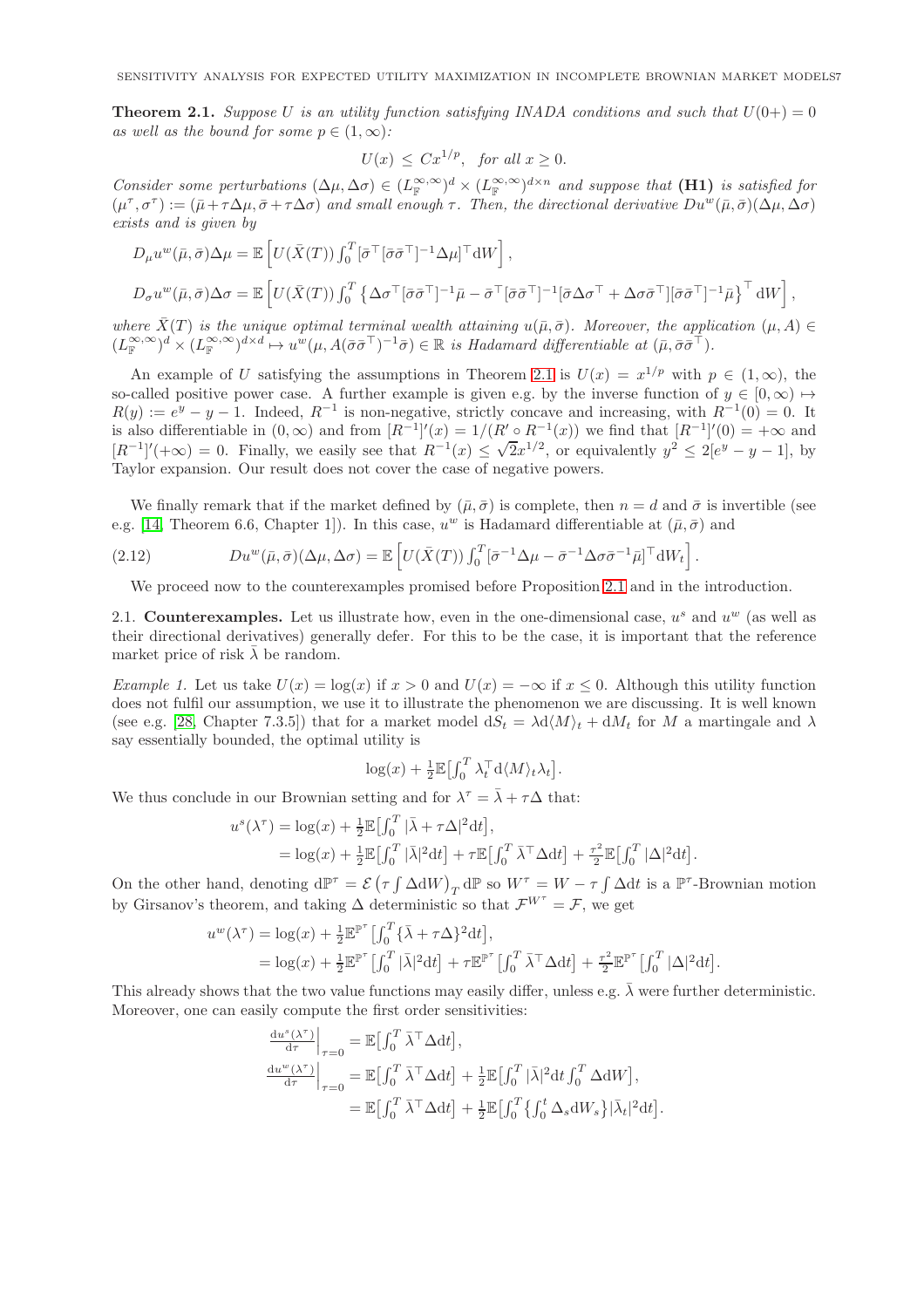We conclude that the sensitivities generally differ, unless again if e.g.  $\bar{\lambda}$  was deterministic. To exemplify this point, the reader may take any bounded deterministic function  $\Delta$  and define  $\bar{\lambda}(t,\omega)$  to be e.g. of euclidean norm 1 if  $\int_0^t \Delta_s dW_s$  is positive and 0 otherwise.

This example also shows that the weak value function can behave in a counter-intuitive way in the presence of random parameters. For instance, taking  $\bar{\lambda}_t := 1_{W_t < 0}$  and  $\Delta \equiv 1$  it is elementary to see that

$$
\frac{\mathrm{d}u^{s}(\bar{\lambda}+\tau)}{\mathrm{d}\tau}\Big|_{\tau=0} = \frac{T}{2} \quad \text{and} \quad \frac{\mathrm{d}u^{w}(\bar{\lambda}+\tau)}{\mathrm{d}\tau}\Big|_{\tau=0} = \frac{T}{2} - \frac{T^{3/2}}{3\sqrt{2\pi}}
$$

so as intuition suggest utility increases in the strong formulation whereas (for T large enough) it decreases in the weak one.

 $\Box$ 

,

Example 2. We now present an example that does fulfil our assumptions on the utility function. Let us take  $U(x) = 2\sqrt{x}$  if  $x \ge 0$  and  $-\infty$  otherwise. We take  $x = 1$  for simplicity. By e.g. [\[28,](#page-16-9) Chapter 7.3.5] we know, in the one-asset case, that the optimal utility for a market model  $dS = \lambda d(M) + dM$  will be

$$
2\sqrt{\mathbb{E}\left[\exp\left\{\int_0^T \lambda \mathrm{d}M + \frac{1}{2} \int_0^T \lambda^2 \mathrm{d}\langle M \rangle\right\}\right]}.
$$

Thus, in a one-dimensional Brownian setting and for  $\lambda^{\tau} = \bar{\lambda} + \tau \Delta$  it holds:

$$
u^{s}(\lambda^{\tau}) = 2\sqrt{\mathbb{E}\left[\exp\left\{\int_0^T [\bar{\lambda} + \tau \Delta] \mathrm{d}W + \frac{1}{2} \int_0^T [\bar{\lambda} + \tau \Delta]^2 \mathrm{d}t\right\}\right]},
$$

and by Girsanov's theorem and assuming  $\Delta$  deterministic:

$$
u^{w}(\lambda^{\tau}) = 2\sqrt{\mathbb{E}^{\mathbb{P}^{\tau}}\left[\exp\left\{\int_0^T [\bar{\lambda} + \tau \Delta](\mathrm{d}W - \tau \Delta \mathrm{d}t) + \frac{1}{2} \int_0^T [\bar{\lambda} + \tau \Delta]^2 \mathrm{d}t\right\}\right]},
$$

where  $d\mathbb{P}^{\tau} = \mathcal{E}(\tau \int \Delta dW)_{T} d\mathbb{P}$ . We thus obtain the following first order sensitivities:

$$
\frac{\mathrm{d}u^{s}(\lambda^{\tau})}{\mathrm{d}\tau}\Big|_{\tau=0} = \frac{\mathbb{E}\Big[e^{\int_{0}^{T} \bar{\lambda} dW + \frac{1}{2} \int_{0}^{T} \bar{\lambda}^{2} d t} \Big[\int_{0}^{T} \Delta dW + \int_{0}^{T} \Delta \bar{\lambda} d t]\Big]}{\sqrt{\mathbb{E}\Big[e^{\int_{0}^{T} \bar{\lambda} dW + \frac{1}{2} \int_{0}^{T} \bar{\lambda}^{2} d t}\Big]}},
$$
\n
$$
\frac{\mathrm{d}u^{w}(\lambda^{\tau})}{\mathrm{d}\tau}\Big|_{\tau=0} = 2 \frac{\mathbb{E}\Big[e^{\int_{0}^{T} \bar{\lambda} dW + \frac{1}{2} \int_{0}^{T} \bar{\lambda}^{2} d t} \int_{0}^{T} \Delta dW\Big]}{\sqrt{\mathbb{E}\Big[e^{\int_{0}^{T} \bar{\lambda} dW + \frac{1}{2} \int_{0}^{T} \bar{\lambda}^{2} d t}\Big]}}.
$$

From this, we see that

$$
\frac{\mathrm{d}u^{s}(\lambda^{\tau})}{\mathrm{d}\tau}\Big|_{\tau=0} = \frac{\mathrm{d}u^{w}(\lambda^{\tau})}{\mathrm{d}\tau}\Big|_{\tau=0} \iff \mathbb{E}\Big[e^{\int_{0}^{T} \bar{\lambda} \mathrm{d}W + \frac{1}{2}\int_{0}^{T} \bar{\lambda}^{2} \mathrm{d}t}\Big(\int_{0}^{T} \Delta \mathrm{d}W - \int_{0}^{T} \Delta \bar{\lambda} \mathrm{d}t\Big)\Big] = 0.
$$

This shows that the sensitivities generally differ, unless if further e.g.  $\overline{\lambda}$  is deterministic. To exemplify, with Girsanov theorem and the product formula, the expectation in the r.h.s above becomes

$$
\tilde{\mathbb{E}}\left[\int_0^T \left(\int_0^t \Delta_s \mathrm{d}W_s - \int_0^t \Delta_s \bar{\lambda}_s \mathrm{d}s\right) e^{\int_0^t \bar{\lambda}_s^2 \mathrm{d}s} \bar{\lambda}_t^2 \mathrm{d}t\right],
$$

where  $\tilde{E}$  denotes expectation under  $d\tilde{P} := \mathcal{E} \left( \int \bar{\lambda} dW \right)_T dP$ . The reader may take any negative, bounded function  $\Delta$  and define  $\bar{\lambda}(t,\omega)$  to be e.g. equal to 1 if  $\int_0^t \Delta_s dW_s$  is positive and 0 otherwise. Then  $(\int_0^t \Delta_s dW_s - \int_0^t \Delta_s \bar{\lambda}_s ds) \bar{\lambda}_t^2$  is non-negative a.e. and can be seen to be strictly positive in a non-evanescent set. Thus the sensitivities differ in this case, and a fortriori also the value functions themselves.  $\square$ 

### <span id="page-7-0"></span>3. The utility maximization problem as a support function of a weakly compact set

In this section we survey some of the results in  $[2]$ , where the setting, similar to that of  $[16]$ , is more general than ours as described in the previous section.

Let there be d stocks and a bond, normalized to one for simplicity. Let  $S = (S^i)_{1 \leq i \leq d}$  be the price process of these stocks, and  $T < \infty$  a finite deterministic investment horizon. The process S is assumed to be a continuous semimartingale in a filtered probability space  $(\Omega, \mathbb{F}, (\mathcal{F}_t)_{t\leq T}, \mathbb{P})$ , where P will always stand for the *reference measure*. The expectation with respect to  $\mathbb P$  will be denoted by  $\mathbb E$  as before.

A (self-financing) portfolio  $\pi$  is defined as a couple  $(X_0, H)$ , where  $X_0 \geq 0$  denotes the (constant) initial value associated to it and  $H = (H^i)_{i=1}^d$  is a predictable and S-integrable process which represents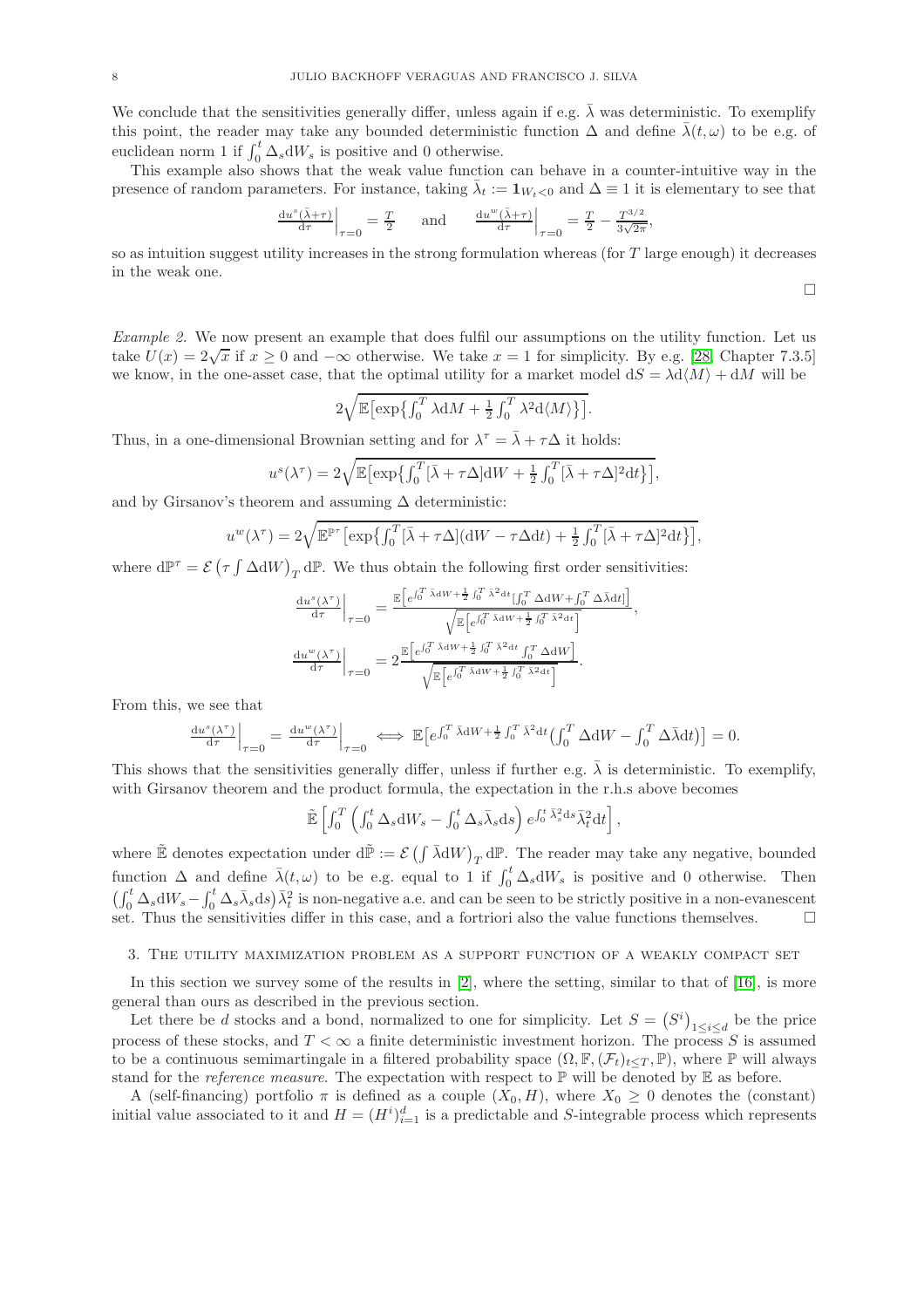the number of shares of each type under possession. The wealth  $X = (X_t)_{t \leq T}$  associated to a portfolio  $\pi$ is defined as

(3.1) 
$$
X_t = X_0 + \int_0^t H_u \, dS_u \quad \text{for all } t \in [0, T],
$$

and the set of attainable wealths from  $x$  is defined as

(3.2)  $\mathcal{X}(x) = \{X \ge 0 \text{ a.s. in } \Omega \times [0, T] ; X \text{ as in (3.1) with } X_0 \le x\}.$  $\mathcal{X}(x) = \{X \ge 0 \text{ a.s. in } \Omega \times [0, T] ; X \text{ as in (3.1) with } X_0 \le x\}.$  $\mathcal{X}(x) = \{X \ge 0 \text{ a.s. in } \Omega \times [0, T] ; X \text{ as in (3.1) with } X_0 \le x\}.$ 

We assume in the sequel that the market is *arbitrage-free*, in the sense of NFLVR (see e.g. [\[10\]](#page-16-24)), which implies that  $\mathcal{M}^e(S)$  (defined as in [\(2.9\)](#page-5-3)) is not empty. As usual the market model is coined *complete* if  $\mathcal{M}^e(S)$  is reduced to a singleton, i.e.  $\mathcal{M}^e(S) = {\mathbb{P}^*}$ , and incomplete otherwise. The following set, introduced in [\[16\]](#page-16-7), plays a central role in portfolio optimization in incomplete markets

<span id="page-8-1"></span>
$$
\mathcal{Y}_{\mathbb{P}}(y) := \{ Y \ge 0 | Y_0 = y, XY \text{ is } \mathbb{P}-\text{supermartingale } \forall X \in \mathcal{X}(1) \}.
$$

The set  $\mathcal{Y}_P(y)$  generalizes the set of density processes (with respect to P) of risk neutral measures equivalent to it.

Now, we consider the following notion of utility function.

<span id="page-8-0"></span>**Definition 3.1.** A function  $U : \mathbb{R} \to \mathbb{R} \cup \{-\infty\}$  is called a utility function if  $U(x) = -\infty$  if  $x \in (-\infty, 0)$ and on  $[0, \infty)$  we have that U is strictly increasing, strictly concave and continuously differentiable. We say that U satisfies the INADA conditions  $([11])$  $([11])$  $([11])$  if

$$
U'(0+) := \lim_{x \downarrow 0} U'(x) = \infty
$$
 and  $U'(+\infty) = 0$ .

As in e.g. [\[16\]](#page-16-7), we will make use of the Fenchel conjugate of  $-U(-)$ , namely:

$$
V(y) := \sup_{x>0} [U(x) - xy], \quad \forall \ y > 0.
$$

In the remainder of this section, we will restrict our attention to the following setting:

(A1) U is an utility function satisfying INADA conditions and such that  $U(0+) = 0$ .

**Remark 3.1.** The above assumption implies that  $V \ge 0$  and the existence of and inverse  $U^{-1}$ :  $(0, \infty) \rightarrow$  $(0, \infty)$ . Of course, by a translation argument we can assume that  $U(0+)$  exists instead of the stronger  $U(0+) = 0$ . In [\[2\]](#page-16-0), on whose results we rely, it is assumed for simplicity that U is unbounded from above, but this can be easily dispensed with from their work.

The usual way to dealing with the issue of existence of an element  $\hat{X} \in \mathcal{X}(x)$  satisfying

$$
\mathbb{E}[U(X_T)] \ge \mathbb{E}[U(X_T)] \quad \text{for all} \ \ X \in \mathcal{X}(x),
$$

uses crucially a result usually referred to as Kolmos Theorem. This result states that, from a sequence of random variables which is bounded in probability, one can extract a subsequence of convex combinations convergent in probability. To apply this, one also needs growth conditions on U and  $U'$  (see e.g. [\[16\]](#page-16-7) or [\[28,](#page-16-9) Theorem 7.3.4]). However, as a corollary of the analysis in [\[2\]](#page-16-0) the authors show in [\[2,](#page-16-0) Proposition 5.22] that a shorter if more involved compactness argument can be applied; the same idea will allow us to prove the sensitivity results for  $u^w$  in the next section.

The desired compactness property mentioned above holds in a suitably designed space. In order to motivate it, we start by observing that for  $X \in \mathcal{X}(x)$ :

<span id="page-8-2"></span>
$$
\sup_{Y \in \mathcal{Y}} \mathbb{E}\left[ YU^{-1} \circ U(X) \right] \le x,
$$

where  $\mathcal{Y} := \mathcal{Y}_{\mathbb{P}}(1)$ , and we (now and often hereafter) write Y for  $Y_T$  and X for  $X_T$ , as long as the context is unequivocal. We then see that setting

(3.3) 
$$
J(\cdot) := \sup_{Y \in \mathcal{Y}} \mathbb{E}\left[ YU^{-1}(|\cdot|)\right],
$$

for every  $X \in \mathcal{X}(x)$  we have that  $J(U(X)) \leq x$ . We remark that [\(2.10\)](#page-5-4) and [\(3.3\)](#page-8-2) coincide by [\[16,](#page-16-7) Proposition 3.1, so notation is consistent. Therefore we may conjecture that if J was connected to a norm (or say, grew stronger than it) and if the space defined by such a norm, which we shall soon call  $L_J$ , was a strong dual one, then we would get the weak\* relative compactness of the set  $\{U(X) : X \in \mathcal{X}(x)\}\$ immediately from Banach-Alouglu's Theorem.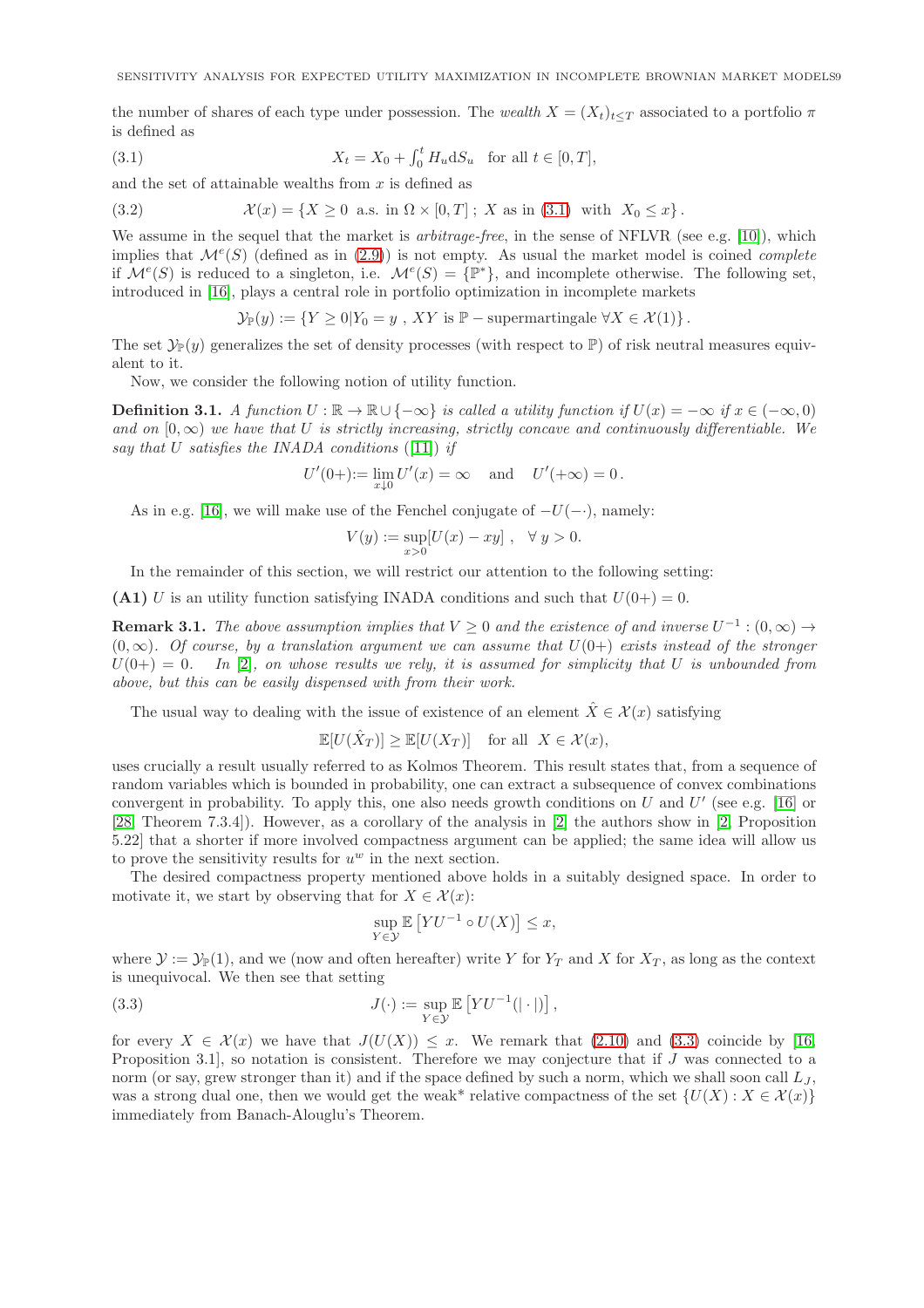Let us now summarize the main topological results in  $[2, Section 5]$  for future reference. Consider J as above and define  $I: L^0 \to \mathbb{R} \cup \{+\infty\}$  as

$$
I(Z) := \inf_{Y \in \mathcal{Y}} \mathbb{E}\left[|Z|V(Y/|Z|)\right].
$$

**Lemma 3.1.** Under Assumption (A1), the functions I and J are convex.

*Proof.* See [\[2,](#page-16-0) Lemma 5.1].

We consider the spaces

$$
L_I := \left\{ Z \in L^0 : I(\alpha Z) < \infty \text{ for some } \alpha > 0 \right\}, \qquad E_I := \left\{ Z \in L^0 : I(\alpha Z) < \infty \text{ for every } \alpha > 0 \right\},
$$

 $L_J := \left\{ Z \in L^0 : J(\alpha Z) < \infty \text{ for some } \alpha > 0 \right\}, \quad E_J := \left\{ Z \in L^0 : J(\alpha Z) < \infty \text{ for every } \alpha > 0 \right\},$ 

and for F denoting I or J, we set the equivalent norms (see [\[25,](#page-16-26) Theorem 1.10]):

<span id="page-9-3"></span>(3.4) 
$$
||s||_{F,\ell} := \inf \{ \beta > 0 : F(s/\beta) \le 1 \} \qquad ||s||_{F,a} := \inf \left\{ \frac{1}{k} + \frac{F(ks)}{k} : k > 0 \right\}.
$$

**Lemma 3.2.** Under Assumption (A1) and after identifying almost equal elements, for  $\gamma = \ell$ , a we have that  $(E_F, \|\cdot\|_{F\gamma})$ ,  $(E_F, \|\cdot\|_{F\gamma})$  are normed linear spaces. Moreover,  $E_F$  is a closed subspace of  $L_F$  and both  $E_I$  and  $L_J$  are Banach spaces.

Now, let us define  $\mathcal{Y}^* := \{ Y \in \mathcal{Y} : Y > 0 \text{ and } \forall \beta > 0, \mathbb{E}[V(\beta Y)] < \infty \}$  and suppose

(A2) 
$$
\mathcal{Y}^* \neq \emptyset
$$
,  $I(Z) = \inf_{Y \in \mathcal{Y}^*} \mathbb{E}[|Z|V(Y/|Z|)]$ , and  $J(X) = \sup_{Y \in \mathcal{Y}^*} \mathbb{E}[YU^{-1}(|X|)].$ 

<span id="page-9-1"></span>**Remark 3.2.** Condition (A2) is satisfied for instance if the price process S satisfies that  $dS = \lambda d\langle M \rangle + dS$  $dM$  for a continuous martingale  $M, \, \lambda \in L^2_{loc}(M),$  the market model is viable and  $\mathbb{E}\left[ V\left(\beta \mathcal{E}(\lambda\cdot M)_T\right)\right]<\infty$ for all  $\beta > 0$ . See [\[2,](#page-16-0) Lemma 5.7] for a proof of this fact.

The next result, proved in [\[2,](#page-16-0) Proposition 5.10], establishes that  $L_J$  is a strong dual space.

<span id="page-9-2"></span>**Theorem 3.1.** Suppose that Assumptions (A1)-(A2) hold true. Then, the dual of  $(E_I, \|\cdot\|_{I,a})$  is isometrically isomorphic to  $(L_J, \|\cdot\|_{J\ell})$ .

To wrap up, and in light of the expression  $(2.11)$  for  $u^w$ , we have given in this section conditions under which this weakly perturbed value function can indeed be viewed as a support function of a weakly compact set, namely  $\{Z : J(Z) \leq x\}$ . We proceed in the next section to take advantage of this fact, in the context outlined in Section [2,](#page-2-0) in order to perform the sensitivity analysis of our problem under weak perturbations.

**Remark 3.3.** The spaces  $L_J$ ,  $L_I$  are examples of so-called modular spaces, which are generalizations of Orlicz spaces introduced by H. Nakano (see  $[26, 25]$  $[26, 25]$ ). By e.g. Hölder inequality for modular spaces (see [\[2,](#page-16-0) Proposition 5.9]) we have that  $u^w$ , given by [\(2.11\)](#page-5-2), is finite. Moreover, under our assumptions, [2, Proposition 5.22] shows that the supremum therein is attained. Finally, it is easy to see that this optimizer is unique, as it must lie in the image set of U, which is a strictly concave function.

# 4. Stability and sensitivity

<span id="page-9-0"></span>Let us go back to the weakly perturbed problem defined in [\(2.11\)](#page-5-2) for some fixed parameters  $\bar{\mu} \in$  $(L_{\mathbb{F}}^{\infty,\infty})^d$  and  $\bar{\sigma} \in (L_{\mathbb{F}}^{\infty,\infty})^{d \times n}$ . We initially make the following assumption:

(H2) The utility function has the form  $U(x) = px^{1/p}$   $(p \in (1, +\infty))$  if  $x \ge 0$  and it is equal to  $-\infty$ otherwise.

We shall first prove first Theorem [2.1](#page-6-0) under this assumption, namely:

<span id="page-9-4"></span>**Theorem 4.1.** Assume (H2). Consider some perturbations  $(\Delta \mu, \Delta \sigma) \in (L^{\infty, \infty}_{\mathbb{F}})^d \times (L^{\infty, \infty}_{\mathbb{F}})^{d \times n}$  and suppose that (H1) is satisfied for  $(\mu^{\tau}, \sigma^{\tau}) := (\bar{\mu} + \tau \Delta \mu, \bar{\sigma} + \tau \Delta \sigma)$  and small enough  $\tau$ . Then, the directional derivative  $D u^w(\bar{\mu}, \bar{\sigma}) (\Delta \mu, \Delta \sigma)$  exists and is given by

$$
D_{\mu}u^{w}(\bar{\mu},\bar{\sigma})\Delta\mu = \mathbb{E}\left[U(\bar{X}(T))\int_{0}^{T} [\bar{\sigma}^{\top}[\bar{\sigma}\bar{\sigma}^{\top}]^{-1}\Delta\mu]^{\top}dW\right],
$$
  
\n
$$
D_{\sigma}u^{w}(\bar{\mu},\bar{\sigma})\Delta\sigma = \mathbb{E}\left[U(\bar{X}(T))\int_{0}^{T}\left\{\Delta\sigma^{\top}[\bar{\sigma}\bar{\sigma}^{\top}]^{-1}\bar{\mu} - \bar{\sigma}^{\top}[\bar{\sigma}\bar{\sigma}^{\top}]^{-1}[\bar{\sigma}\Delta\sigma^{\top} + \Delta\sigma\bar{\sigma}^{\top}][\bar{\sigma}\bar{\sigma}^{\top}]^{-1}\bar{\mu}\right\}^{\top}dW\right],
$$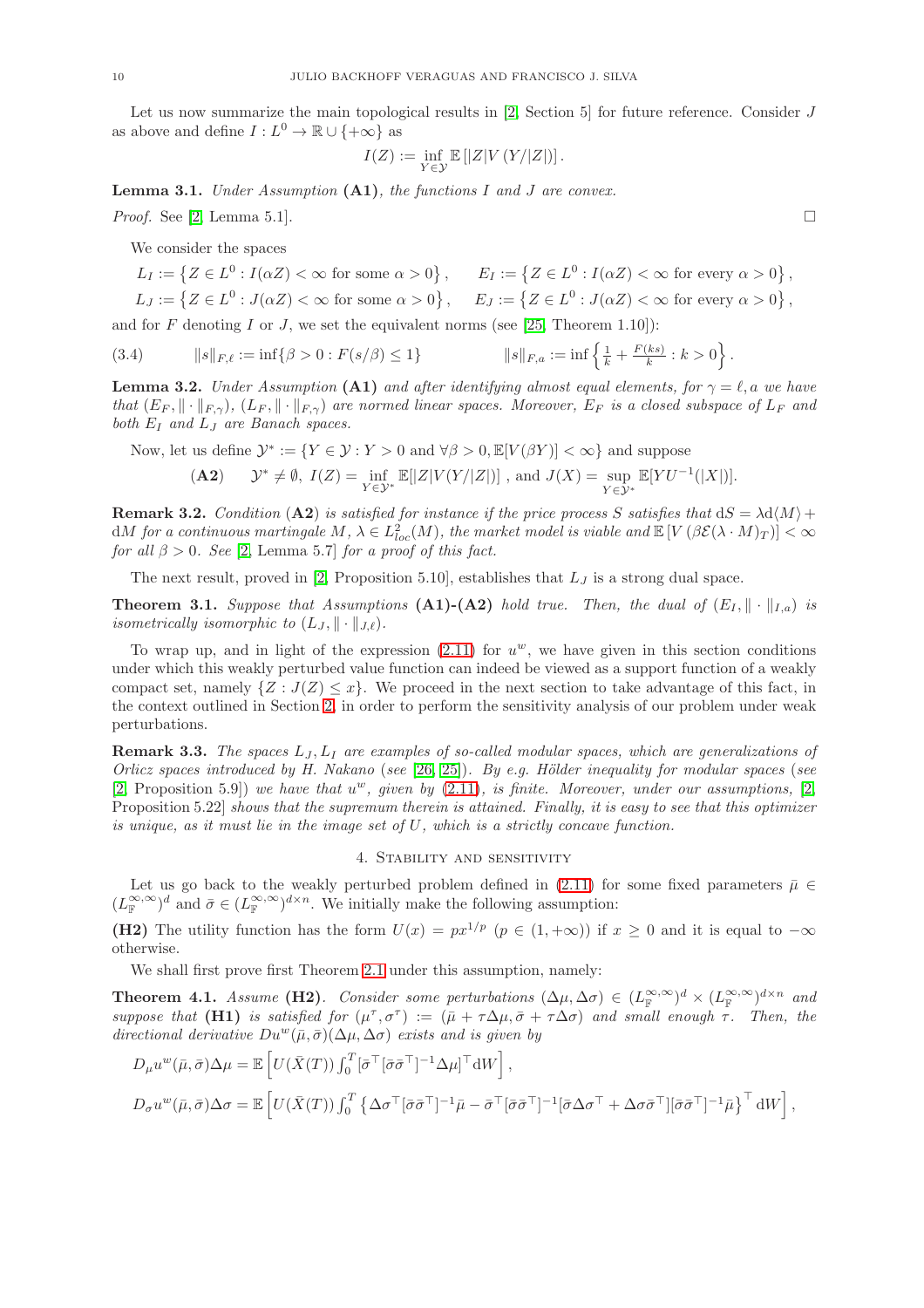where  $\bar{X}(T)$  is the unique optimal terminal wealth attaining  $u(\bar{\mu}, \bar{\sigma})$ . Moreover, the application  $(\mu, A) \in \mathbb{R}^n$  $(L^{\infty,\infty}_{\mathbb{F}})^d \times (L^{\infty,\infty}_{\mathbb{F}})^{d \times d} \mapsto u^w(\mu, A(\bar{\sigma}\bar{\sigma}^{\top})^{-1}\bar{\sigma}) \in \mathbb{R}$  is Hadamard differentiable at  $(\bar{\mu}, \bar{\sigma}\bar{\sigma}^{\top}).$ 

We denote by  $q := p/(p-1) \in (1, +\infty)$  the conjugate exponent of p.

Remark 4.1. In the more general context of the previous section, we clearly have that (H2) implies (A1) and, thanks to Remark [3.2,](#page-9-1) assumption (A2) also holds true.

In the jargon of Section [3,](#page-7-0) using the power-like form of the utility function we have that

$$
L_I = \left\{ Z \in L^0 : \inf_{\nu \in K(\bar{\sigma})} \mathbb{E} \left[ \mathcal{E}(-\int [\bar{\lambda} + \nu]^\top \mathrm{d}W)_T^{1-q} |Z|^q \right] < \infty \right\},
$$

where

$$
K(\bar{\sigma}) := \left\{ \nu \in L^{2}_{loc}(W) : \nu(t,\omega) \in \text{Ker}(\bar{\sigma}(t,\omega)) \text{ a.e. } \right\},\
$$

as easily follows from [\[20,](#page-16-11) Proposition 3.2] and the fact that we are working on the Brownian filtration. In this context, we have that  $L_I = E_I$  and for some constant  $C(p) \in \mathbb{R}_{++}$ 

(4.1) 
$$
\|Z\|_I := \|Z\|_{I,\ell} = C(p) \left( \inf_{\nu \in K(\bar{\sigma})} \mathbb{E} \left[ \mathcal{E} \left( -\int [\bar{\lambda} + \nu]^\top \mathrm{d} W \right)_T^{1-q} |Z|^q \right] \right)^{\frac{1}{q}}.
$$

Analogously,

<span id="page-10-2"></span>
$$
L_J = \{ X \in L^0 : \sup_{\nu \in K(\bar{\sigma})} \mathbb{E} \left[ \mathcal{E} \left( - \int [\bar{\lambda} + \nu]^\top \mathrm{d} W \right)_T |X|^p \right] < \infty \},
$$

we have that  $L_J = E_J$  and there exists a constant  $c(p) \in \mathbb{R}_{++}$  such that

$$
||X||_J := ||X||_{J,a} = c(p) \left( \sup_{\nu \in K(\bar{\sigma})} \mathbb{E} \left[ \mathcal{E} \left( -\int [\bar{\lambda} + \nu]^\top dW \right)_T |X|^p \right] \right)^{\frac{1}{p}}.
$$

Since  $c(p)$  and  $C(p)$  play no role here, we shall ignore them. We state now a simple lemma that we shall invoke more than once:

<span id="page-10-0"></span>Lemma 4.1. The following assertions hold true:

(i) Let  $\rho \geq 2$ ,  $A \in (L^{\infty,\infty}_{\mathbb{F}})^n$ , B progressive, n-dimensional, such that  $\mathbb{E}\left[\int_0^T |B_t|^{\rho} dt\right] < \infty$  and Z defined as the real-valued process solving  $dZ = (ZA + B)^T dW$ . Then, there exists a constant  $c = c(\rho, T) > 0$ such that

$$
\mathbb{E}\big[\sup_{s\in[0,T]}|Z_s|^\rho\big]\leq c\big[|Z_0|^\rho+\mathbb{E}\big[\int_0^T|B_t|^\rho\mathrm{d}t\big]\big]\exp\big\{cT\|A\|_{\infty,\infty}^\rho\big\}\,.
$$
\n(ii) For every  $\Gamma\in[L_\mathbb{F}^{\infty,\infty}]^n$  we have  $\mathcal{E}\left(\int\Gamma^\top\mathrm{d}W\right)_T\in L_I$ .

Proof. The proof of the first assertion is a standard application of Gronwall's Lemma (see e.g. [\[34,](#page-16-28) Chapter 6, Section 4]). For the second point, using that  $\bar{\lambda}$  and  $\Gamma$  are essentially bounded, we observe that

$$
\alpha := \mathbb{E}\big[\mathcal{E}\left(\int \Gamma^\top \mathrm{d}W\right)_T^q \exp\big\{\int_0^T (q-1)\bar{\lambda}^\top \mathrm{d}W + \frac{q-1}{2} \int_0^T |\bar{\lambda}|^2 \mathrm{d}t\big\}\big],
$$

satisfies

$$
\alpha \leq c \mathbb{E}\left[\mathcal{E}\left(\int (q\Gamma+(q-1)\bar{\lambda})^{\top}\mathrm{d} W\right)_T\right]=c,
$$

for some constant  $c > 0$ . Since  $\alpha$  dominates  $\|\mathcal{E}(\int \Gamma^{\top} dW)_{T}\|_{I}^{q}$ , the result follows.

Our aim now is to study the differentiability of

$$
\lambda \in \mathcal{P} \mapsto u^w(\lambda) \in \mathbb{R}.
$$

First, let us define  $g: (L^{\infty,\infty}_\mathbb{F})^n \to L_I$  as

$$
g(\lambda):=\mathcal{E}\left(\int [\lambda-\bar{\lambda}]^{\top}\mathrm{d}W\right)_{T}
$$

.

Lemma [4.1\(](#page-10-0)ii) implies that g is well-defined. We prove now the Fréchet differentiability of g:

<span id="page-10-3"></span>**Lemma 4.2.** The map g is locally Lipschitz and Fréchet differentiable. Moreover, for all  $\Delta\lambda \in (L^{\infty,\infty}_{\mathbb{F}})^n$ we have that

<span id="page-10-1"></span>(4.2) 
$$
Dg(\lambda)\Delta\lambda = \mathcal{E}\left(\int [\lambda - \bar{\lambda}]^{\top} dW\right)_T \left\{\int_0^T \Delta\lambda_t^{\top} dW_t - \int_0^T (\lambda_t - \bar{\lambda}_t) \cdot \Delta\lambda_t dt\right\}.
$$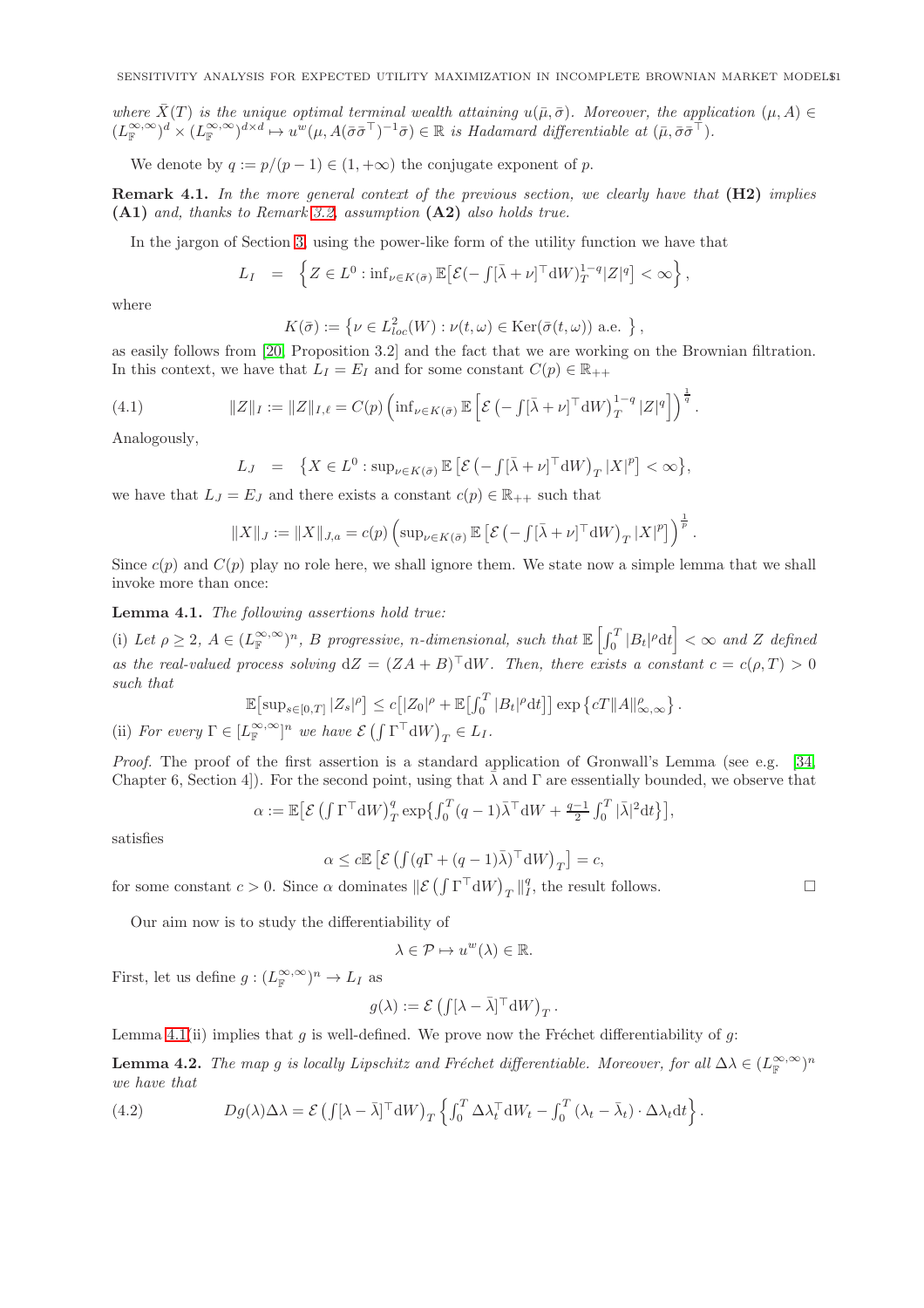Proof. Let  $\lambda_1, \lambda_2 \in (L^{\infty,\infty}_\mathbb{F})^n$ . We have that, omitting the dependence on t and denoting by  $\|\cdot\|_2$  the  $L^2$ -norm with respect to  $\mathbb{P},$ 

(4.3) 
$$
\|g(\lambda_1) - g(\lambda_2)\|_I^q \leq \|e^{\int_0^T (q-1)\bar{\lambda}dW + \frac{q-1}{2}\int_0^T |\bar{\lambda}|^2 dt} \|g(\lambda_1) - g(\lambda_2))_T|^q \|_2.
$$

Note that  $\Delta g := g(\lambda_1) - g(\lambda_2)$  solves

<span id="page-11-0"></span>
$$
d\Delta g = \left[\Delta g(\lambda_1 - \bar{\lambda}) + g(\lambda_2)(\lambda_1 - \lambda_2)\right]^\top dW_t, \quad t \in [0, T], \quad \Delta g_0 = 0,
$$

and so the local Lipschitz property follows from Lemma [4.1](#page-10-0) and  $(4.3)$ . Let us prove that g is Gâteaux differentiable. Take  $\lambda$  and call  $\bar{\Lambda} = \lambda - \bar{\lambda}$  and  $\lambda^{\epsilon} := \bar{\Lambda} + \epsilon \Delta \lambda$ . We see that

$$
\mathcal{E}\left(\int [\lambda^{\epsilon}]^{\top} dW\right) = \mathcal{E}\left(\int \bar{\Lambda}^{\top} dW\right) \exp\left\{\epsilon \int \Delta \lambda^{\top} dW - \epsilon \int \Delta \lambda \cdot \bar{\Lambda} dt - \frac{\epsilon^2}{2} \int |\Delta \lambda|^2 dt\right\}.
$$

Using that  $e^x = 1 + x + x \int_0^1 [e^{ax} - 1] da$  and calling  $x_{\epsilon}$  the term inside  $\exp\{\dots\}$  in the expression above, we obtain

$$
\frac{\mathcal{E}(\int [\lambda^{\epsilon}]^{\top} dW) - \mathcal{E}(\int \bar{\Lambda}^{\top} dW)}{\epsilon} = \mathcal{E}(\int \bar{\Lambda}^{\top} dW) \left[ \int \Delta \lambda^{\top} dW - \int \Delta \lambda \cdot \bar{\Lambda} dt - \frac{\epsilon}{2} \int |\Delta \lambda|^2 dt \right] + \epsilon^{-1} x_{\epsilon} \mathcal{E}(\int \bar{\Lambda}^{\top} dW) \int_0^1 [e^{ax_{\epsilon}} - 1] da.
$$

In order to show [\(4.2\)](#page-10-1), it suffices to prove that  $\|\mathcal{E}(\int \bar{\Lambda}^{\top} dW) \int |\Delta\lambda|^2 dt \|_I < \infty$  and

$$
\epsilon^{-1} \|x_{\epsilon} \mathcal{E} \left( \int \bar{\Lambda}^{\top} dW \right) \int_0^1 [e^{ax_{\epsilon}} - 1] da \|_I \to 0 \text{ as } \epsilon \to 0.
$$

The first claim is trivial, as  $\Delta \lambda \in (L^{\infty,\infty}_{\mathbb{F}})^n$  and  $g(\lambda) \in L_I$ . For the second one, letting  $\nu \equiv 0$  in [\(4.1\)](#page-10-2), it suffices to estimate

$$
\mathbb{E}\left[e^{\int (q-1)\bar{\lambda}^{\top}dW + \frac{(q-1)}{2}\int |\lambda|^2 dt} \mathcal{E}\left(\int \bar{\Lambda}^{\top}dW\right)^q \left(\frac{x_{\epsilon}}{\epsilon}\right)^q \left(\int_0^1 [e^{ax_{\epsilon}}-1]da\right)^q\right],
$$

which we may bound from above by the product of

$$
\sqrt{\mathbb{E}\left[\mathcal{E}\left(\int \bar{\Lambda}^\top \mathrm{d}W\right)^{2q}\left[\int \Delta \lambda^\top \mathrm{d}W - \int \Delta \lambda \cdot \bar{\Lambda} \mathrm{d}t - \frac{\epsilon}{2} \int |\Delta \lambda|^2 \mathrm{d}t\right]^{2q}},
$$
  

$$
\sqrt{\mathbb{E}\left[e^{2(q-1)\int \bar{\lambda}^\top \mathrm{d}W + (q-1)\int |\bar{\lambda}|^2 \mathrm{d}t} \left(\int_0^1 \left[e^{ax_\epsilon} - 1\right] \mathrm{d}a\right)^{2q}\right]}.
$$

and

Using the Cauchy-Schwartz and the Burkholder-Davis-Gundy (BDG) inequalities we have that the first term is finite. As for the second one, in order to prove that it converges to zero it suffices to show that  $\mathbb{E}\left[\int_0^1 |e^{ax_\epsilon}-1|^{4q}\mathrm{d}a\right]\to 0.$  The term within the integral converges a.e. to zero as  $\epsilon\to 0.$  On the other hand, for some  $c > 0$ ,

$$
|e^{ax_{\epsilon}}-1|^{4q} \leq c\left\{1+e^{4q|\int \bar{\Lambda}\cdot\Delta\mathrm{d}t|+4qa\epsilon\int \Delta^{\top}\mathrm{d}W}\right\},\,
$$

and  $e^{4qa\epsilon \int \Delta^{\top}dW} \leq e^{4q \int \Delta^{\top}dW} + 1$ , which is integrable. Thus, by dominated convergence, we have that [\(4.2\)](#page-10-1) holds true.

In order to prove Fréchet differentiability it suffices to show the continuity of the application  $\lambda \in$  $(L^{\infty,\infty}_\mathbb{F})^n \mapsto Dg(\lambda)(\cdot) \in \mathcal{L}((L^{\infty,\infty}_\mathbb{F})^n,L_I),$  where  $\mathcal{L}((L^{\infty,\infty}_\mathbb{F})^n,L_I)$  denotes the space of linear bounded operators from  $(L^{\infty,\infty}_{\mathbb{F}})^n$  to  $L_I$ . Let  $\Gamma$ ,  $\lambda \in (L^{\infty,\infty}_{\mathbb{F}})^n$  and  $\Delta\lambda \in (L^{\infty,\infty}_{\mathbb{F}})^n$  such that  $\|\Delta\lambda\|_{\infty,\infty} \leq 1$ . The triangle inequality yields

<span id="page-11-1"></span>
$$
\| [Dg(\lambda) - Dg(\Gamma)] \Delta \lambda \|_I \leq \| [\mathcal{E} \left( \int (\lambda - \bar{\lambda})^\top \mathrm{d}W \right) - \mathcal{E} \left( \int (\Gamma - \bar{\lambda})^\top \mathrm{d}W \right) ] \int \Delta \lambda^\top \mathrm{d}W \|_I
$$
  
+ 
$$
\| \mathcal{E} \left( \int (\lambda - \bar{\lambda})^\top \mathrm{d}W \right) \int \Delta \lambda \cdot (\lambda - \Gamma) \mathrm{d}t \|_I
$$
  
+ 
$$
\| [\mathcal{E} \left( \int (\lambda - \bar{\lambda})^\top \mathrm{d}W \right) - \mathcal{E} \left( \int (\Gamma - \bar{\lambda})^\top \mathrm{d}W \right) ] \int \Delta \lambda \cdot (\Gamma - \bar{\lambda}) \mathrm{d}t \|_I.
$$

Up to taking q-root, the first and the third r.h.s terms can be bounded above, through repeated Cauchy-Schwartz, by

$$
\sqrt{\mathbb{E}\left[e^{4(q-1)\int \bar{\lambda}^{\top}dW+2(q-1)\int |\bar{\lambda}|^2dt}\right]}\sqrt{\mathbb{E}\left[\left|\int \Delta\lambda^{\top}dW\right|^{4q}\right]}\sqrt{\mathbb{E}\left[\left|Z_{\Gamma}-Z_{\lambda}\right|^{4q}\right]},
$$
  

$$
\sqrt{\mathbb{E}\left[e^{4(q-1)\int \bar{\lambda}^{\top}dW+2(q-1)\int |\bar{\lambda}|^2dt}\right]}\sqrt[4]{\mathbb{E}\left[\left|\int \Delta\lambda\cdot\left[\Gamma-\bar{\lambda}\right]dt\right|^{4q}\right]}\sqrt[4]{\mathbb{E}\left[\left|Z_{\Gamma}-Z_{\lambda}\right|^{4q}\right]},
$$

and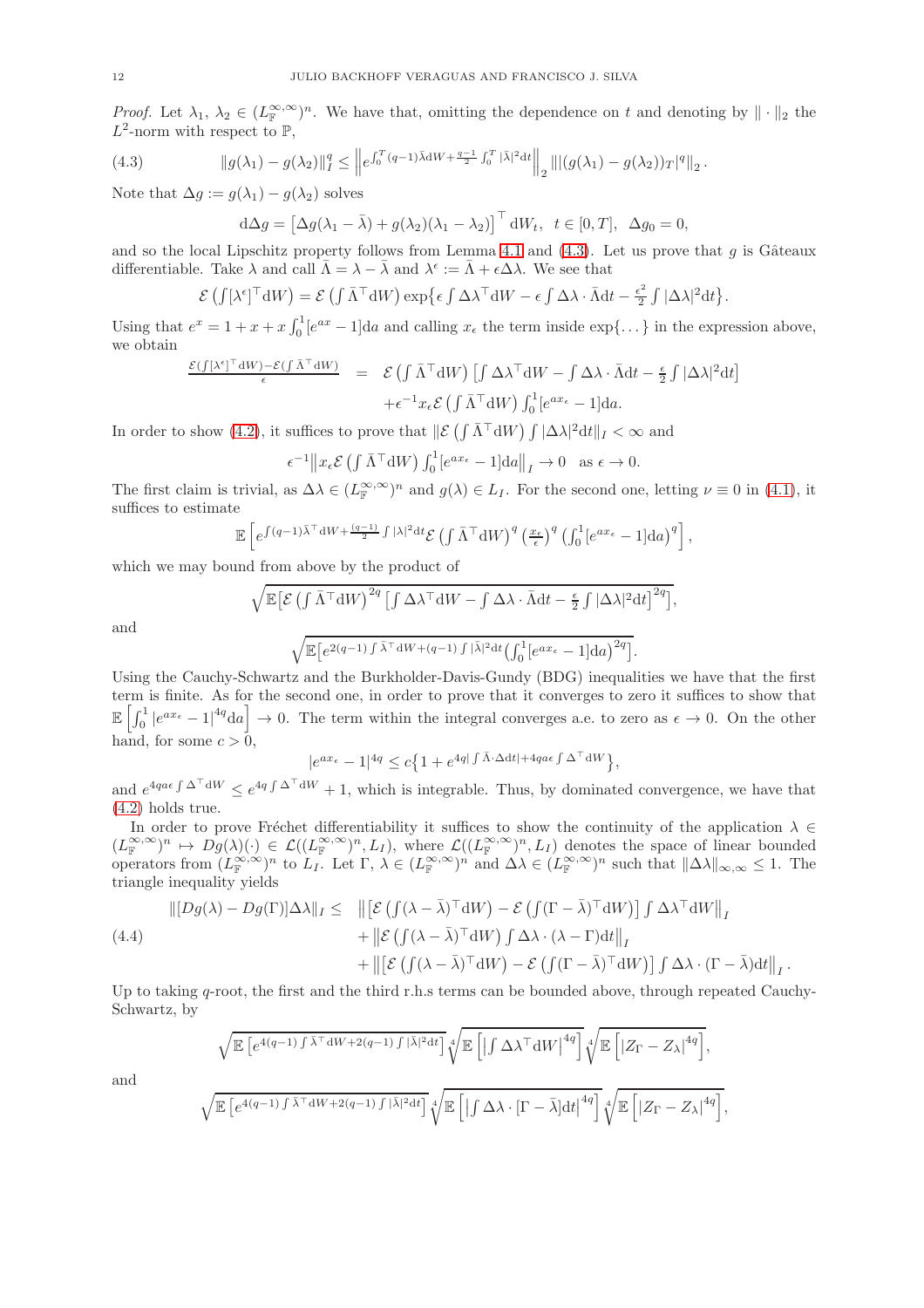where  $Z_{\Gamma} := \mathcal{E} \left( \int [\Gamma - \bar{\lambda}]^{\top} dW \right)_{T}$  and  $Z_{\lambda} := \mathcal{E} \left( \int [\lambda - \bar{\lambda}]^{\top} dW \right)_{T}$ . As in the proof of the local Lipschitzianity of g, we get that the last term in both expressions above tends to zero. Therefore, the BDG inequality implies that the first and third terms in [\(4.4\)](#page-11-1) tend to zero uniformly w.r.t.  $\Delta\lambda$  satisfying that  $\|\Delta\lambda\|_{\infty,\infty} \leq 1$ . Finally,

$$
\|\mathcal{E}(\int (\lambda - \bar{\lambda})^{\top} dW) \int \Delta \lambda \cdot (\lambda - \Gamma) dt \|_{I} \leq T \|\lambda - \Gamma\|_{\infty, \infty} \|\mathcal{E}(\int (\lambda - \bar{\lambda})^{\top} dW) \|_{I}.
$$
  
The result follows.

Using the above fact we prove the stability (continuity) and the Hadamard differentiability of  $u^w$  as a function of the market price of risk  $\lambda$ . The reader is referred to the appendix for the definition of Hadamard directionally differentiable maps. Some parts of the following proof are independent of the choice of utility function, pointing out that we may in the future extend our approach:

<span id="page-12-0"></span>**Proposition 4.1.** The function  $u^w : (L^{\infty,\infty}_F)^n \to \mathbb{R}_+$  is continuous, Gâteaux and Hadamard directionally differentiable. Denoting by  $X[\lambda]_T$  the optimal final wealth associated to  $u^w(\lambda)$ , which is unique, for all  $\Delta\lambda \in (L_{\mathbb{F}}^{\infty,\infty})^n$  the directional derivative is given by

<span id="page-12-1"></span>(4.5) 
$$
Du^{w}(\lambda)\Delta\lambda = \mathbb{E}\left[\mathcal{E}\left(\int[\lambda-\bar{\lambda}]^{T}dW\right)_{T}U(X[\lambda]_{T})\left\{\int_{0}^{T}\Delta\lambda^{T}dW-\int_{0}^{T}(\lambda-\bar{\lambda})\cdot\Delta\lambda dt\right\}\right].
$$

*Proof.* We have seen in [\(2.11\)](#page-5-2) that  $u^w(\lambda) = \sup \{ \mathbb{E}[g(\lambda)Z] : Z \in L_J^+, J(Z) \leq x \}.$  Define  $L_I \ni Y \mapsto$  $F(Y) := \sup \{ \mathbb{E}[YZ] : Z \in L_J^+, J(Z) \leq x \} \in \mathbb{R}$ , so that  $u^w = F \circ g$ . Theorem [3.1](#page-9-2) and the Banach-Alaoglu theorem imply that the set  $\{Z \in L_J^+ : J(Z) \leq x\}$  is weak\* compact. Thus, Lemma [5.1\(](#page-15-0)ii) in the appendix implies that  $F$  is Hadamard directionally differentiable. So Lemma [4.2](#page-10-3) and the chain rule in [\[27,](#page-16-29) Theorem 2.28] imply that  $u^w$  is Hadamard directionally differentiable. Its directional derivative is given by

$$
Du^{w}(\lambda)\Delta\lambda = \mathbb{E}\left[Z(\lambda)\mathcal{E}\left(\int [\lambda-\bar{\lambda}]^{T} dW\right)_{T}\left\{\int_{0}^{T} \Delta\lambda^{T} dW - \int_{0}^{T} (\lambda-\bar{\lambda}) \cdot \Delta\lambda dt\right\}\right],
$$

with  $Z(\lambda) = U(X[\lambda]_T)$ . Using Hölder's inequality in [\[2,](#page-16-0) Proposition 5.9] we bound

$$
|Du^w(\lambda)\Delta\lambda| \leq ||Z(\lambda)||_J \left\| \mathcal{E} \left( \int [\lambda - \bar{\lambda}]^\top \mathrm{d}W \right)_T \left\{ \int_0^T \Delta\lambda^\top \mathrm{d}W - \int_0^T \langle \lambda - \bar{\lambda}, \Delta\lambda \rangle \mathrm{d}t \right\} \right\|_I.
$$

Taking  $k = 1$  in [\(3.4\)](#page-9-3) and using that  $J(Z(\lambda)) \leq x$ , we obtain that  $||Z(\lambda)||_J \leq 1 + x$ . The second term in the expression above is uniformly bounded whenever  $\Delta\lambda$  is taken in a bounded set (as in the proof in Lemma [4.2\)](#page-10-3). Thus,  $Du^w(\lambda)(\cdot)$  is linear and continuous and so  $u^w$  is Gâteaux differentiable.

We can now prove Theorem [4.1](#page-9-4)

*Proof of Theorem [4.1.](#page-9-4)* By (H1) we have that  $(\bar{\sigma}\bar{\sigma}^{\top})^{-1}$  is essentially bounded. Thus,

$$
(\mu, \sigma) \in (L^{\infty,\infty}_{\mathbb{F}})^d \times (L^{\infty,\infty}_{\mathbb{F}})^{d \times n} \mapsto \lambda(\mu, \sigma) := \sigma^{\top} [\sigma \sigma^{\top}]^{-1} \mu,
$$

is Fréchet differentiable at  $(\bar{\mu}, \bar{\sigma})$  and its directional derivative is given by

$$
D\lambda(\mu,\sigma)(\Delta\mu,\Delta\sigma) = \sigma^{\top}[\sigma\sigma^{\top}]^{-1}\Delta\mu + \Delta\sigma^{\top}[\sigma\sigma^{\top}]^{-1}\mu - \sigma^{\top}[\sigma\sigma^{\top}]^{-1}\left\{\sigma\Delta\sigma^{\top} + \Delta\sigma\sigma^{\top}\right\}[\sigma\sigma^{\top}]^{-1}\mu.
$$

The result easily follows from Porposition [4.1](#page-12-0) and the chain rule in [\[27,](#page-16-29) Theorem 2.28].

We now lift Assumption ( $H2$ ) and prove our main result Theorem [2.1:](#page-6-0)

*Proof of Theorem [2.1](#page-6-0)*. We let  $\bar{U}(x) = Cx^{1/p}$  and  $\bar{V}$  its conjugate. Then for some other constant c we have  $V(y) \le \bar{V}(y) = cy^{1/(1-p)}$  and so  $zV(y/z) \le cy^{1/(1-p)}z^{p/(p-1)}$ . Writing  $L_I$  for the modular space associated with  $zV(y/z)$  and  $L_{\bar{I}}$  for the one associated with  $cy^{1/(1-p)}z^{p/(p-1)}$  (as it has been described throughout most of this section) we conclude that  $L_{\bar{I}} \subset L_I$  with continuous injection. Let  $i : L_{\bar{I}} \to L_I$ be the identity map, which is then linear continuous and thus Fréchet differentiable with  $Di = i$ . In particular  $G: (L^{\infty,\infty}_{\mathbb{F}})^n \to L_I$  given by  $G(\lambda) := \mathcal{E} \left( \int [\lambda - \overline{\lambda}]^{\top} dW \right)_T$  is well defined, and we have  $G = i \circ g$ with g as before. By Lemma [4.2](#page-10-3) we conclude that  $G$  is loc. Lipschitz and Fréchet differentiable with the same derivative as in [\(4.2\)](#page-10-1). One can then argue as in Proposition [4.1](#page-12-0) and the proof of Theorem [2.1](#page-6-0) to conclude. □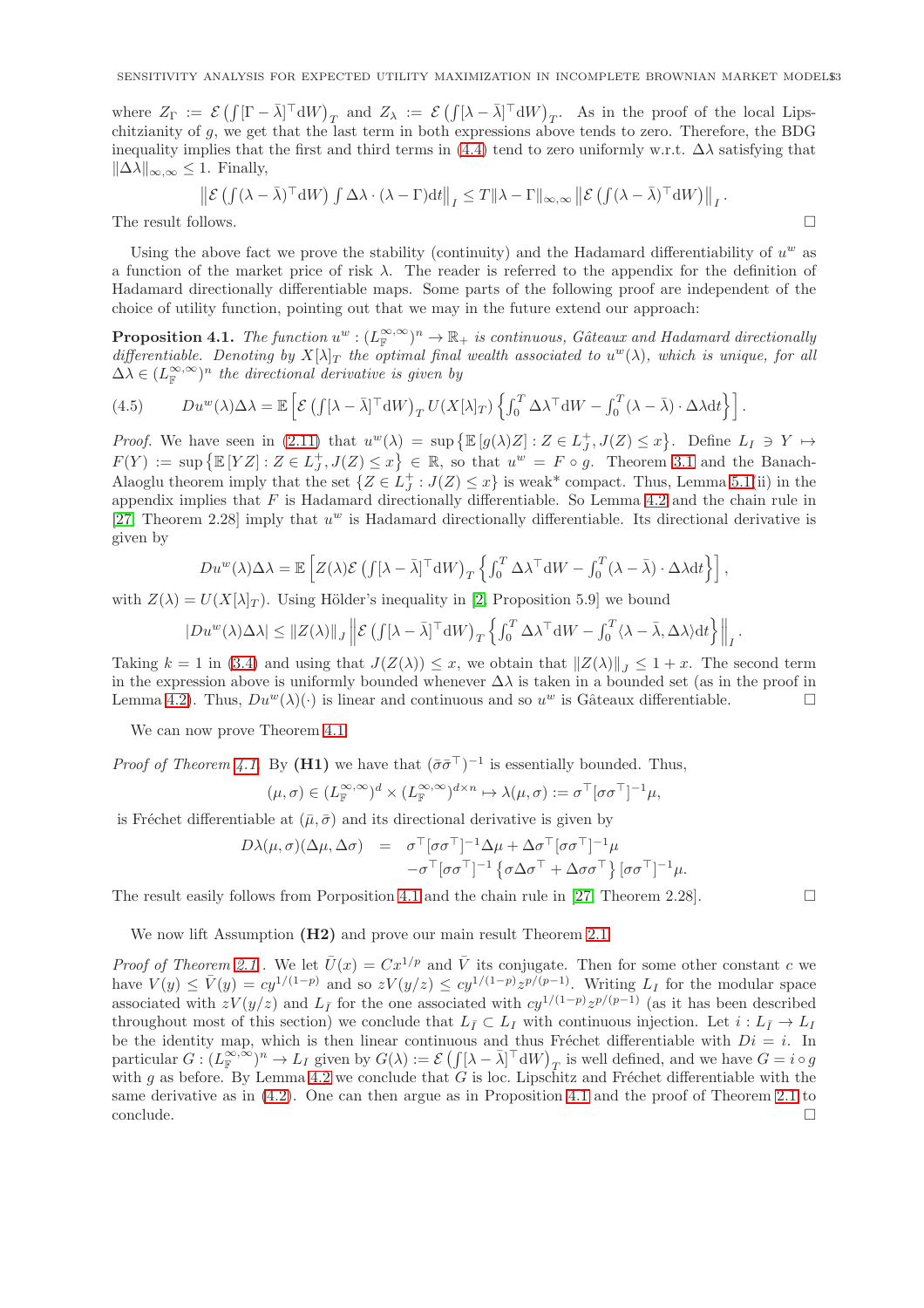**Remark 4.2.** Note that the proof provides the Hadamard differentiability for the natural extension of  $u^w$ to  $P$ , where  $P$  is defined as

$$
\mathcal{P}:=\left\{(\mu,\sigma)\in (L^{\infty,\infty}_{\mathbb{F}})^d\times (L^{\infty,\infty}_{\mathbb{F}})^{d\times n}: \sigma\sigma^{\top}\ \text{is a.e. invertible and}\ \text{ess\,sup}_{t,\omega} \left|[\sigma\sigma^{\top}]^{-1}\right|<\infty\right\},
$$

i.e. for perturbations not necessarily satisfying the stability of the Kernels in  $(H1)$ . However, this extension of  $u^w$  for perturbations not satisfying  $(H1)$  is meaningless, as we have already discussed.

We now provide a one-sided second order bound for the first order approximation error. It seems that a full second-order expansion or better, a sensitivity analysis of the optimal wealth, is beyond what we can reach by only looking at the primal problem. See [\[19\]](#page-16-21) for such results via the duality method and for strong perturbations in the negative-power utility case. For simplicity we only consider perturbations of the market price of risk around the reference parameter  $\lambda$ .

**Proposition 4.2.** For any  $\delta > 0$  and  $|\epsilon| \leq \delta$  we have

(4.6) 
$$
u^{w}(\bar{\lambda} + \epsilon \Delta \lambda) - u^{w}(\bar{\lambda}) - \epsilon Du^{w}(\bar{\lambda}) \Delta \lambda \geq -C(\delta)\epsilon^{2},
$$

where  $C(\delta) \geq 0$  and  $Du^w$  is given by [\(4.5\)](#page-12-1).

*Proof.* Denoting  $\bar{Z}$  the optimizer for  $u^w(\bar{\lambda})$ , we have by Hölder's inequality

$$
u^{w}(\bar{\lambda} + \epsilon \Delta \lambda) - u^{w}(\bar{\lambda}) - \epsilon Du^{w}(\bar{\lambda}) \Delta \lambda \ge \mathbb{E}\big[\bar{Z}\big\{g(\bar{\lambda} + \epsilon \Delta \lambda) - 1 - \epsilon \int_{0}^{T} \Delta \lambda^{\top} dW\big\}\big]
$$
  
 
$$
\ge -\|\bar{Z}\|_{J} \|g(\bar{\lambda} + \epsilon \Delta \lambda) - 1 - \epsilon \int_{0}^{T} \Delta \lambda^{\top} dW\|_{I}.
$$

Defining  $Y_t := g(\bar{\lambda} + \epsilon \Delta \lambda)_t - 1 - \epsilon \int_0^t \Delta \lambda^\top dW$ , we argue as in the proof of Lemma [4.2](#page-10-3) that

$$
dY_t = \left[ Y_t \epsilon \Delta \lambda_t^\top + \epsilon^2 \Delta \lambda_t^\top \int_0^t \Delta \lambda_s^\top dW_s \right] dW_t,
$$

so by the SDE estimate in Lemma [4.1,](#page-10-0) we find

$$
\mathbb{E}[Y_T^q] \leq ce^{k\epsilon^q \|\Delta\lambda\|_{\infty,\infty}^q} \mathbb{E}\Big[\int_0^T \big\{\epsilon^{2q}|\Delta\lambda_t|^q \big(\int_0^t \Delta\lambda_s^\top \mathrm{d}W_s\big)^q\big\}\mathrm{d}t\Big],
$$

thus  $||Y_T||_I^q \leq \tilde{C}(\delta) \epsilon^{2q}$  and we conclude.

To conclude this section, we show how the results in Theorem [2.1](#page-6-0) extend to the case of non trivial interest rate. More precisely, suppose now that the market comprises the previous d risky assets  $S^1, \ldots, S^d$ and also a riskless asset  $S^0$ , satisfying that  $dS_t^0 = r_t S_t^0 dt$ ,  $S_0^0 = s_0^0 \in \mathbb{R}_{++}$ , with  $r \in L^{\infty,\infty}_{\mathbb{F}}$ . In this case the wealth process satisfies the SDE

$$
dX_t^{\pi} = [r(t)X_t^{\pi} + \pi_t^{\top}(\mu_t - r_t \mathbf{1})] dt + \pi_t^{\top} \sigma_t dW_t, \quad t \in [0, T],
$$
  

$$
X_0^{\pi} = x,
$$

where 1 denotes the vector of ones in  $\mathbb{R}^d$ . Let us fix  $(\bar{r}, \bar{\mu}, \bar{\sigma}) \in L^{\infty,\infty}_{\mathbb{F}} \times \mathcal{P}$  and for any  $(r^{\tau}, \mu^{\tau}, \sigma^{\tau}) \in$  $L_{\mathbb{F}}^{\infty,\infty}\times\mathcal{P}$  denote by  $u^s(r^{\tau},\mu^{\tau},\sigma^{\tau})$  the value of the strongly perturbed problem. Then, by a simple change of variable, for a p-power utility function  $(p \in (1,\infty))$  we find that

$$
u^{s}(r^{\tau}, \mu^{\tau}, \sigma^{\tau}) = \sup_{\pi \in \Pi} \mathbb{E}^{\mathbb{P}} \left( e^{\frac{1}{p} \int_0^T r_t^{\tau} dt} U(\hat{X}_T^{\pi, \tau}) \right),
$$

where  $\hat{X}^{\pi,\tau}_T$  solves

$$
\begin{aligned}\n\mathrm{d}\hat{X}_t^{\pi,\tau} &= \pi_t^\top (\mu_t^\tau - r_t^\tau \mathbf{1}) \mathrm{d}t + \pi_t^\top \sigma_t^\tau \mathrm{d}W_t, \quad t \in [0,T], \\
\hat{X}_0^{\pi,\tau} &= x.\n\end{aligned}
$$

Assuming that  $\bar{\sigma}$  and  $\sigma^{\tau}$  satisfy (H1), we then define the weakly perturbed value function as

$$
u^{w}(r^{\tau}, \mu^{\tau}, \sigma^{\tau}) = \sup_{\pi \in \Pi} \mathbb{E}^{\mathbb{P}^{\tau}} \left( e^{\frac{1}{p} \int_0^T r_t^{\tau} dt} U(\hat{X}_T^{\pi}) \right),
$$

with  $\hat{X}^{\pi}_{T}$  solving

$$
\begin{aligned}\n\mathrm{d}\hat{X}_t^\pi &= \pi_t^\top (\bar{\mu}_t - \bar{r}_t \mathbf{1}) \mathrm{d}t + \pi_t^\top \bar{\sigma}_t \mathrm{d}W_t, \quad t \in [0, T], \\
\hat{X}_0^\pi &= x,\n\end{aligned}
$$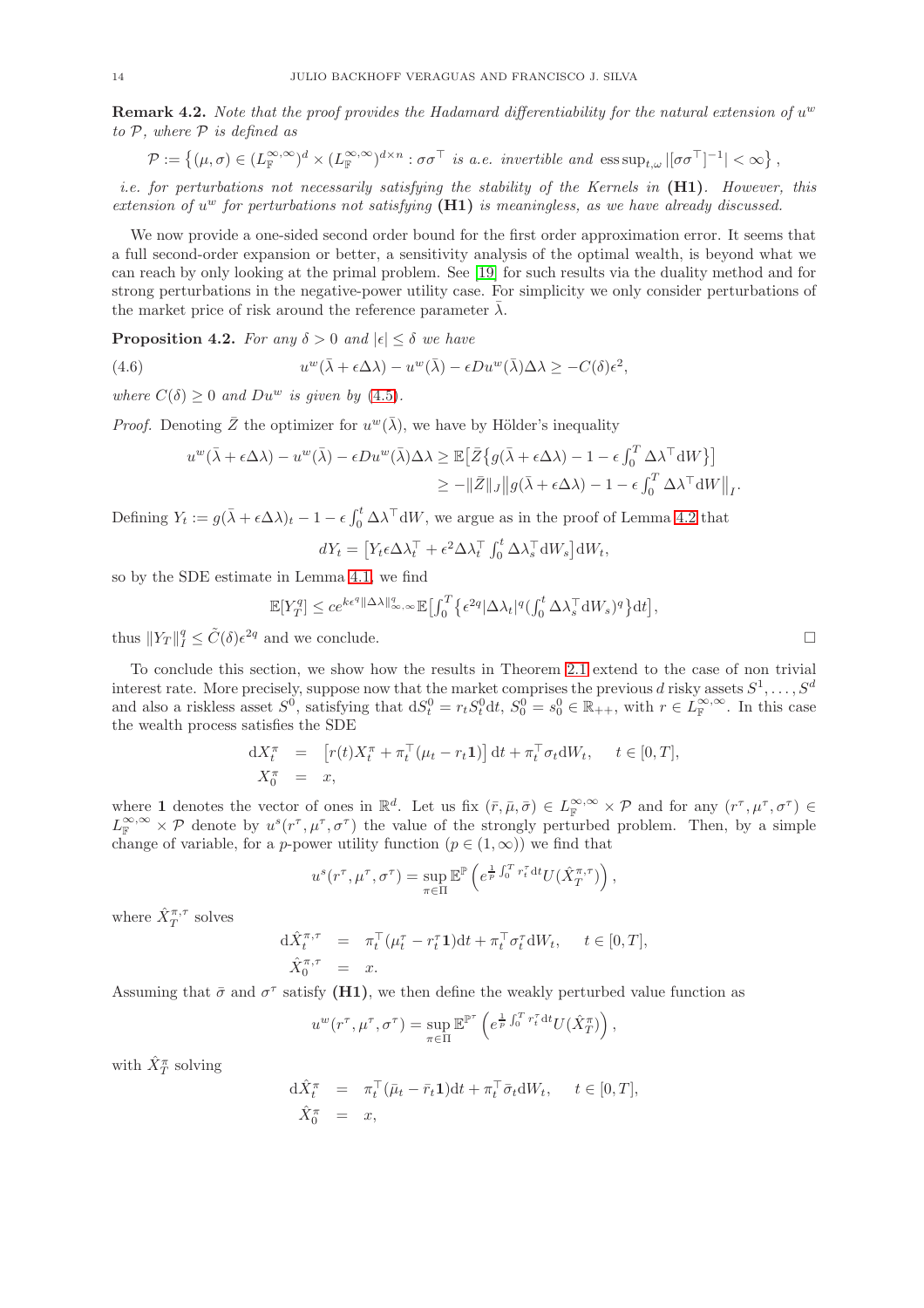and  $d\mathbb{P}^{\tau} = \mathcal{E} \left[ \int (\lambda_r^{\tau} - \bar{\lambda}_r) dW \right]_T d\mathbb{P}$ , with  $\lambda_r^{\tau} := (\sigma^{\tau})^{\top} [\sigma^{\tau} (\sigma^{\tau})^{\top}]^{-1} (\mu^{\tau} - r^{\tau} \mathbf{1})$  and  $\bar{\lambda}_r := \bar{\sigma}^{\top} [\bar{\sigma} \bar{\sigma}^{\top}]^{-1} (\bar{\mu} - r^{\tau})$  $\overline{r}$ 1). Thus, arguing exactly as before we obtain the following sensitivities; for every  $(\Delta r, \Delta \mu, \Delta \sigma) \in \mathbb{R}^{\infty}$  $L_{\mathbb{F}}^{\infty,\infty} \times (L_{\mathbb{F}}^{\infty,\infty})^{\bar{d}} \times (L_{\mathbb{F}}^{\infty,\infty})^{\bar{d} \times n}$  such that  $\sigma^{\tau} := \bar{\sigma} + \tau \Delta \sigma$  satisfies (H1) for  $\tau > 0$  small enough, we have

$$
D_r u^w(\bar{r}, \bar{\mu}, \bar{\sigma}) \Delta r = \mathbb{E} \left[ e^{\frac{1}{p} \int_0^T r_t dt} U(\hat{X}_T^{\pi}) \left\{ \frac{1}{p} \int_0^T \Delta r_t dt - \int_0^T [\bar{\sigma}^{\top} [\bar{\sigma} \bar{\sigma}^{\top}]^{-1} \Delta r \mathbf{1}]^{\top} dW \right\} \right],
$$
  
\n
$$
D_{\mu} u^w(\bar{r}, \bar{\mu}, \bar{\sigma}) \Delta \mu = \mathbb{E} \left[ e^{\frac{1}{p} \int_0^T r_t dt} U(\hat{X}_T^{\pi}) \int_0^T [\bar{\sigma}^{\top} [\bar{\sigma} \bar{\sigma}^{\top}]^{-1} \Delta \mu]^{\top} dW \right],
$$
  
\n
$$
D_{\sigma} u^w(\bar{r}, \bar{\mu}, \bar{\sigma}) \Delta \sigma = \mathbb{E} \left[ e^{\frac{1}{p} \int_0^T r_t dt} U(\hat{X}_T^{\pi}) \int_0^T [\Delta \sigma^{\top} [\bar{\sigma} \bar{\sigma}^{\top}]^{-1} (\bar{\mu} - \bar{r} \mathbf{1})]^{\top} dW \right]
$$
  
\n
$$
- \mathbb{E} \left[ e^{\frac{1}{p} \int_0^T r_t dt} U(\hat{X}_T^{\pi}) \int_0^T [\bar{\sigma}^{\top} [\bar{\sigma} \bar{\sigma}^{\top}]^{-1} [\bar{\sigma} \Delta \sigma^{\top} + \Delta \sigma \bar{\sigma}^{\top}] [\bar{\sigma} \bar{\sigma}^{\top}]^{-1} (\bar{\mu} - \bar{r} \mathbf{1})]^{\top} dW \right].
$$

#### 5. A final discussion

<span id="page-14-0"></span>As we have seen in Section [2.1](#page-6-1) the sensitivities in the weak and strong formulations may differ. Proposition [2.1](#page-5-0) and Remark [2.2](#page-5-5) thereafter, on the other hand, give a hint as to why this happens. We close the article by providing an expression, which we derive heuristically, connecting the sensitivities of the weakly and strongly perturbed problems. For simplicity, we restrict the analysis to varying market prices of risk only (and fixed volatilities, so only the drift is being perturbed). We work in canonical continuous-paths space.

Let us denote  $\theta^{\epsilon}(\omega) = \omega + \epsilon \int \delta \lambda ds$  a shift in canonical space and X<sup>\*</sup> the optimal wealth  $(\pi^*)$  the optimal portfolio) under reference parameters. Then

$$
\mathbb{E}\left[U(X^*(T)\circ\theta^{\epsilon})\right] - \mathbb{E}\left[U(X^*(T))\right] =
$$
  

$$
\mathbb{E}\left[U(x+\int_0^T[\pi^*\cdot\bar{\lambda}]\circ\theta^{\epsilon}\mathrm{d}s+\int_0^T\pi^*\circ\theta^{\epsilon}\cdot\mathrm{d}W+\epsilon\int_0^T[\pi^*\circ\theta^{\epsilon}]\cdot\delta\lambda\mathrm{d}s\right)\right] - \mathbb{E}\left[U(X^*(T))\right].
$$

From this we conclude that, if the corresponding directional derivatives in path-space are well-defined,

$$
\frac{d}{d\epsilon} \mathbb{E}\left[U(X^*(T)\circ\theta^{\epsilon})\right]\Big|_{\epsilon=0} = \mathbb{E}\left[U'(X^*(T))\left\{\int_0^T D[\pi_s^*\cdot\bar{\lambda}_s](\omega,\delta\lambda)ds + \int_0^T D\pi_s^*(\omega,\delta\lambda)dW_s + \int_0^T \pi^*\cdot\delta\lambda ds\right\}\right].
$$
  
Now, by Bismut's interaction by parts formula (99.9.5.132. Chapter IV, Section 4.11 and the assumptions

Now, by Bismut's integration by parts formula (see e.g. [\[32,](#page-16-30) Chapter IV, Section 41] and the assumptions therein), under given conditions this implies:

<span id="page-14-2"></span>(5.1) 
$$
\mathbb{E}\left[U(X^*(T))\int_0^T \delta \lambda^\top dW\right] = \mathbb{E}\left[U'(X^*(T))\left\{\int_0^T D[\pi_s^* \cdot \bar{\lambda}](\omega, \delta \lambda) ds + \int_0^T D\pi_s^*(\omega, \delta \lambda) dW_s + \int_0^T \pi^* \cdot \delta \lambda ds\right\}\right].
$$

We can reasonably conjecture, if anything like the "envelope" or "Danskin Theorem" is to hold for it, as well as a directional chain rule, that

$$
Du^{s}(\bar{\lambda})\delta\lambda = \mathbb{E}\big[U'(X^{*}(T))\int_{0}^{T}\pi^{*}\cdot\delta\lambda dt\big],
$$

in accordance to  $[19]$  for the case of negative power utility, and so the l.h.s. in  $(5.1)$  is the sensitivity asso-ciated to weak perturbations (see [\(4.5\)](#page-12-1), evaluated at  $\lambda$ ) whereas the sensitivity for strong perturbations is contained in the r.h.s. Thus, we obtain the sought after relationship between sensitivities:

<span id="page-14-1"></span>
$$
(5.2) \t Duw(\bar{\lambda})\delta\lambda - Dus(\bar{\lambda})\delta\lambda = \mathbb{E}\left[U'(X^*(T))\left\{\int_0^T D[\pi_s^* \cdot \bar{\lambda}_s](\omega, \delta\lambda)ds + \int_0^T D\pi_s^*(\omega, \delta\lambda)dW\right\}\right].
$$

It seems to us that a rigorous derivation of [\(5.2\)](#page-14-1) is an interesting, and challenging, open problem.

We now make use of  $(5.2)$  to recover the result in Proposition [2.1.](#page-5-0) Let us assume that  $\lambda$  is deterministic and see what this can imply. Call

$$
R_t := \int_0^t D[\pi_s^*](\omega, \delta \lambda) \cdot \bar{\lambda} ds + \int_0^t D\pi_s^*(\omega, \delta \lambda) dW_s = \int_0^t D[\pi_s^*](\omega, \delta \lambda) \cdot {\bar{\lambda} ds} + dW_s \}.
$$

By duality and [\[20,](#page-16-11) Corollary 3.3] we know that there is a scalar a (making sure that  $X^*(T)$  satisfies the budget constraint) such that  $U'(X^*(T)) = a\mathcal{E}(-\int [\bar{\lambda} + \nu] dW)$ , for some  $\nu \in K(\bar{\sigma})$ ; see Section [4.](#page-9-0) We then see by the product formula that, upon defining  $dZ_t = -Z_t[\bar{\lambda} + \nu]dW_t$ , we get:

$$
\mathbb{E}\big[U'(X^*(T))\big\{\int_0^T D[\pi^*\cdot\bar{\lambda}]\delta\lambda ds + \int_0^T D\pi^*\delta\lambda dW\big\}\big] = a\mathbb{E}[Z_T R_T]
$$
  
=  $a\mathbb{E}\big[\int_0^T R_t dZ_t\big] + a\mathbb{E}\big[\int_0^T Z_t D[\pi_t^*](\omega, \delta\lambda) \cdot \{\bar{\lambda}dt + dW_t\}\big] - a\mathbb{E}\big[\int_0^T Z_t[\bar{\lambda}_t + \nu_t] \cdot D[\pi_s^*](\omega, \delta\lambda)ds\big].$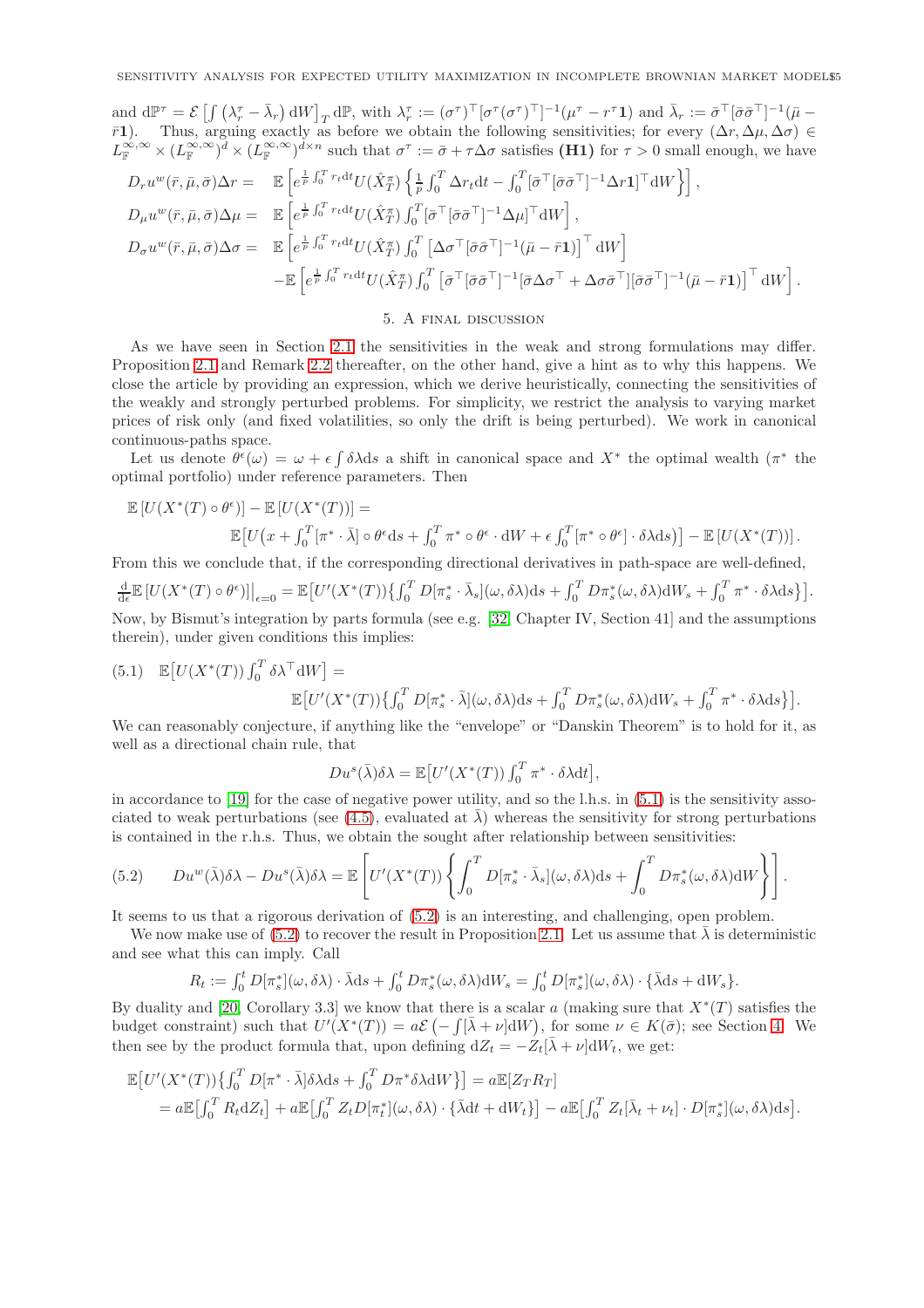Under enough integrability conditions so that the Brownian integrals are martingales, we conclude

$$
\mathbb{E}\big[U'(X^*(T))\big\{\int_0^T D[\pi^*\cdot\bar{\lambda}]\delta\lambda ds + \int_0^T D\pi^*\delta\lambda dW\big\}\big] = -a\mathbb{E}\big[\int_0^T Z_t\nu_t \cdot D[\pi_s^*](\omega,\delta\lambda)ds\big],
$$

and recalling that an optimal *n*-dimensional  $\pi^*$  corresponds to a  $\bar{\sigma}^+\pi$  in the original *d*-assets, we see that if  $\bar{\sigma}$  is deterministic then the r.h.s. also vanishes. All in all, we obtain

(5.3) 
$$
Du^{w}(\bar{\lambda})\delta\lambda = Du^{s}(\bar{\lambda})\delta\lambda,
$$

which is in tandem with our Proposition [2.1,](#page-5-0) as well as [\[9,](#page-16-31) Lemma 9.2] and [\[24,](#page-16-32) Theorem 3.1] for instance.

#### **APPENDIX**

We provide the proof of a version of the envelope or Danskin's theorem (see [\[8\]](#page-16-33)), adapted to our purposes. First, we recall the notion of Hadamard differentiability. Given two Banach spaces  $(\mathcal{X}, \|\cdot\|_{\mathcal{X}})$ and  $(\mathcal{Z}, \|\cdot\|_{\mathcal{Z}})$  a map  $f : \mathcal{X} \to \mathcal{Z}$  is directionally differentiable at x if for all  $h \in \mathcal{X}$  the limit in  $\mathcal{Z}$ 

$$
Df(x,h) := \lim_{\tau \downarrow 0} \frac{f(x+\tau h) - f(x)}{\tau},
$$

exists. If in addition, for all  $h \in \mathcal{X}$  the following equality in  $\mathcal Z$  holds

$$
Df(x,h) = \lim_{\tau \downarrow 0, h' \to h} \frac{f(x + \tau h') - f(x)}{\tau},
$$

then we say that  $f$  is directionally differentiable at  $x$  in the Hadamard sense. An important property of Hadamard differentiable functions is the chain rule. More precisely, if  $(\mathcal{V}, \|\cdot\|_{\mathcal{V}})$  is another Banach space,  $g: \mathcal{V} \to \mathcal{X}$  is directionally differentiable at v and f is directionally differentiable at  $g(v)$  in the Hadamard sense, then the composition  $f \circ g$  is directionally differentiable at v (see e.g. [\[4,](#page-16-18) Proposition 2.47]) and  $D(f \circ g)(v, v') = Df(g(v), Dg(v, v'))$  for all  $v' \in V$ . If in addition, g is is also Hadamard directionally differentiable at v, then  $f \circ g$  is directionally differentiable at v in the Hadamard sense.

Now, suppose that  $K \subseteq \mathcal{X}$  is a weakly compact set. Let us consider the problem:

$$
\sup_{Z \in X} \langle d, Z \rangle \quad \text{s.t.} \quad Z \in K,
$$
\n
$$
(APd)
$$

.

where  $d \in \mathcal{X}^*$  and  $\langle \cdot, \cdot \rangle$  denotes the bilinear pairing between X and  $\mathcal{X}^*$ . Let us define  $v : \mathcal{X}^* \to \mathbb{R}$  as the optimal value of problem  $(AP_d)$  and  $S(d)$  the set of optimal solutions of  $(AP_d)$ , i.e.

<span id="page-15-1"></span>
$$
v(d) := \sup_{Z \in K} \langle d, Z \rangle
$$
,  $S(d) := \{ Z \in K ; v(d) = \langle d, Z \rangle \}$ .

Note that v is well defined, it is a Lipschitz function and  $\mathcal{S}(d) \neq \emptyset$ . In fact,

(5.4) 
$$
|v(d_1) - v(d_2)| \le ||d_1 - d_2||_{\mathcal{X}^*} \sup_{Z \in K} ||Z||_{\mathcal{X}}.
$$

The proof of the following result is a simple modification of the proof in [\[4,](#page-16-18) Theorem 4.13].

<span id="page-15-0"></span>**Lemma 5.1.** For any  $\bar{d} \in \mathcal{X}^*$ , the following assertions hold true

(i) The set  $\mathcal{S}(\bar{d})$  is weakly compact.

(ii) The function v is directionally differentiable in the Hadamard sense and its directional derivative is

(5.5) 
$$
Dv(\bar{d}, \Delta d) = \sup_{Z \in \mathcal{S}(\bar{d})} \langle \Delta d, Z \rangle \quad \text{for all } \Delta d \in \mathcal{X}^*
$$

*Proof.* The first assertion follows directly from the weak-continuity of  $\langle \bar{d}, \cdot \rangle$ , which implies the weak closedness of  $\mathcal{S}(\bar{d})$ . Now, in view of [\[4,](#page-16-18) Proposition 2.49] and [\(5.4\)](#page-15-1) it suffices to show that v is directionally differentiable. Let  $\bar{Z} \in S(\bar{d})$  be such that  $\langle \Delta d, \bar{Z} \rangle = \sup_{Z \in S(\bar{d})} \langle \Delta d, Z \rangle$  and for  $\tau > 0$  set  $d_{\tau} := \bar{d} + \tau \Delta d$ . By definition

<span id="page-15-4"></span><span id="page-15-3"></span><span id="page-15-2"></span>
$$
v(d_{\tau}) - v(\bar{d}) \ge \langle d_{\tau} - \bar{d}, \bar{Z} \rangle = \tau \langle \Delta d, \bar{Z} \rangle,
$$

which implies that

(5.6) 
$$
\liminf_{\tau \to 0} \frac{v(d_{\tau}) - v(\bar{d})}{\tau} \ge \langle \Delta d, \bar{Z} \rangle = \sup_{Z \in \mathcal{S}(\bar{d})} \langle \Delta d, Z \rangle.
$$

Analogously, let  $Z_{\tau} \in S(d_{\tau})$ . Then

(5.7) 
$$
v(\bar{d}) - v(d_{\tau}) \ge -\langle d_{\tau} - \bar{d}, Z_{\tau} \rangle = -\tau \langle \Delta d, Z_{\tau} \rangle.
$$

On the other hand, using [\(5.4\)](#page-15-1) we get that  $v(d_\tau) \to v(\bar{d})$  as  $\tau \downarrow 0$ , which implies, since  $d_\tau \to \bar{d}$  strongly in  $\mathcal{X}^*$ , that any weak limit point of  $Z_\tau$  belongs to  $\mathcal{S}(\bar{d})$ . Thus, [\(5.7\)](#page-15-2) yields

<span id="page-15-5"></span>(5.8) 
$$
\limsup_{\tau \to 0} \frac{v(d_{\tau}) - v(\bar{d})}{\tau} \le \limsup_{\tau \to 0} \langle \Delta d, Z_{\tau} \rangle \le \sup_{Z \in \mathcal{S}(\bar{d})} \langle \Delta d, Z \rangle.
$$

Therefore,  $(5.5)$  is a consequence of  $(5.6)$  and  $(5.8)$ .